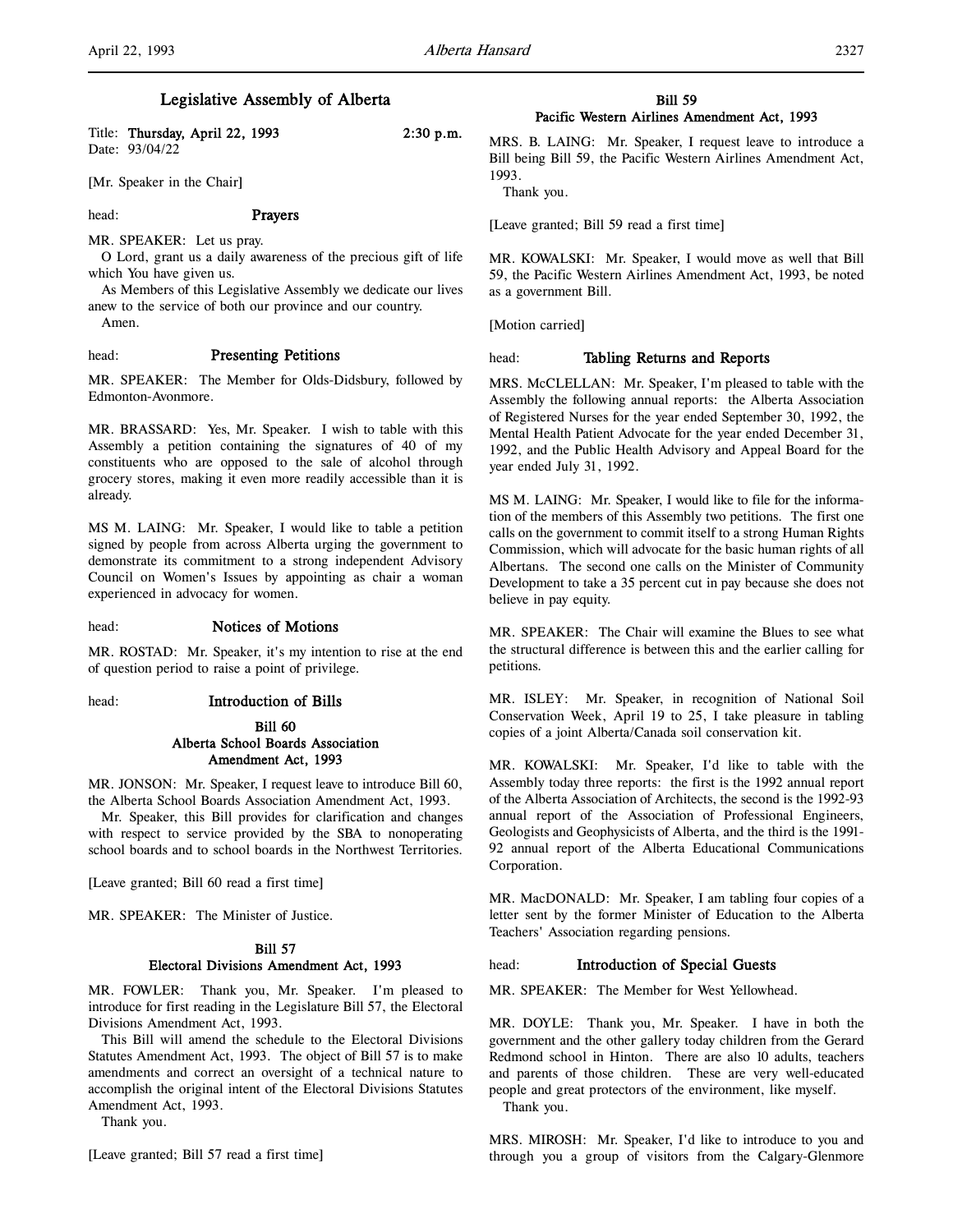constituency. They're 29 students from St. Stephen school, and they are accompanied by their teacher Mrs. Lucia Cousin and parents and helpers Mr. Marty Gibson, Mr. Doug Hartwick, and Mr. Carlo Romano. Would they please rise so we can welcome this fine looking group of students to the Legislative Assembly.

MR. SPEAKER: Calgary-North West, followed by Smoky River.

MR. BRUSEKER: Thank you, Mr. Speaker. It is my pleasure to introduce to you and to Members of the Legislative Assembly a group of 32 grade 6 students from St. Vincent de Paul school in the constituency of Calgary-North West. A group of students from this school has been coming to the Legislature for about the last five years, and the tradition continues. Ms Ellen Nolan is their teacher here today, and we have four parents Mrs. Purcka, Mrs. Haskewich, and Mr. and Mrs. Couzens. I believe they're in the public gallery. I would ask them to rise and ask my colleagues in the Legislature to extend a warm welcome to these students.

#### 2:40

MR. SPEAKER: Smoky River.

MR. PASZKOWSKI: Thank you, Mr. Speaker. It's my pleasure to introduce to you and through you to the members of the Assembly four very special guests from the Smoky River constituency: Jacqueline and Jeannine Marskell and Marie and Suzanne Cailliau from the community of Valleyview. They're seated in the members' gallery, and I would ask them to rise and receive the usual warm welcome of the House.

MR. SPEAKER: Redwater-Andrew.

MR. ZARUSKY: Well, thank you, Mr. Speaker. It's a pleasure today to introduce to you and to the Assembly a person that's very well known to this Assembly and also to the people and province of Alberta, a former member for the Clover Bar constituency, Dr. Walt Buck, a resident in the Redwater-Andrew constituency and also a resident in the new Redwater constituency. I'd ask that he rise in the Speaker's gallery and receive our warm welcome.

#### head: Ministerial Statements

#### Earth Day

MR. SPEAKER: The Minister of Environmental Protection.

MR. EVANS: Thank you very much, Mr. Speaker. I'm pleased to rise in the Assembly today to recognize Earth Day. Earth Day is an important day for Alberta. It's really the one day in the year that we can all reflect on the importance of protecting our planet, a home that we all share.

Earth Day is an event, Mr. Speaker. Today special events will take place all over Alberta and indeed around the world, from parades and rallies to ecofairs, seminars, and workshops, from environmental presentations and displays to tree plantings and community cleanups. Earth Day provides all of us with an opportunity to increase environmental awareness and appreciation of our precious natural resources. Earth Day is also a reminder of the fact that our existence and well-being are dependent upon the protection of the Earth's natural resources. It's a reminder that our air, our land, our water, our forests, our wildlife, and our wilderness must be protected for future generations.

Earth Day is a call to action as well, Mr. Speaker. As Albertans and Canadians we can choose to make every day Earth Day. Each of us has a responsibility to reduce our own personal environmental impact. After all, the protection of the environment must be a responsibility shared equally by everyone to ensure our high quality of life. Since the first Earth Day was observed on April 22, 1970, environmental values and concerns have changed dramatically. We've replaced our complacency about our natural surroundings with action. More and more individuals and especially our youth are answering the call to act.

Today, on Earth Day, Mr. Speaker, I encourage all Albertans to take a moment to reflect upon the importance of our environment.

MR. MARTIN: Well, it's hard to disagree with Earth Day, Mr. Speaker, but talk is rather cheap. It says in there, I quote again, "We have replaced our complacency about our natural surroundings with action." While I agree that "more and more individuals and . . . our youth are answering the call to act," frankly I don't think the government is.

I just refer you to yesterday, when we said that the Environmental Protection and Enhancement Act, something we've been talking about, is not going to come into force until September 1. In the meantime some major projects are going to occur at this particular time to get around this Act, Mr. Speaker. I hardly think this is dealing with the significance of Earth Day in the way the minister talked about it.

I notice that we don't have in this Legislature, as they do in many parts of the world, laws dealing with recycling, which would create green jobs and would also protect the environment, Mr. Speaker. I don't see that we've necessarily dealt with the tire problem in the most efficient way we can deal with that. I notice a recent report about the ozone layer in Edmonton being perhaps the worst in Canada, and I don't see anything happening there.

In other words, rhetoric is good and the ministerial statement is nice, but we're going to look for action from this government and we're going to demand action from this government, Mr. Speaker. Thank you.

## head: Oral Question Period

## MLA Pensions

MR. MARTIN: Mr. Speaker, I know the Premier would love the MLA pensions and the retroactivity to go away, but it's not going to. As I mentioned yesterday, this is a very, very serious issue with all Albertans because it's become a symbol of how they're acting and how people here are acting. Now, previously the Premier said: well, it would be against administrative law to do this. Well, I would like to table in the Legislature four copies of a confidential internal government memo dated March 26, 1993, which advises clearly that all that is needed to amend public-sector pension legislation is the will of the Legislature; in other words, the Legislature can do what they want. My first question to the Premier is simply this: why did the Premier mislead Albertans in saying that this would be against the law when his own government had documents indicating clearly that the parliament here, the Legislature, is sacrosanct, and we can change the laws and we can retroactively change MLA's pensions? Why did he say that it was against the law?

MR. KLEIN: Mr. Speaker, I said that it would violate the fundamental principles of administrative law. Indeed the Peat Marwick report points that out quite clearly, and they state that quite clearly.

Let's just retrace the history of this whole pension plan, and let's look at what is being done and what is being proposed, although the legislation won't come in until perhaps sometime next week. The Members' Services Committee, this all-party commit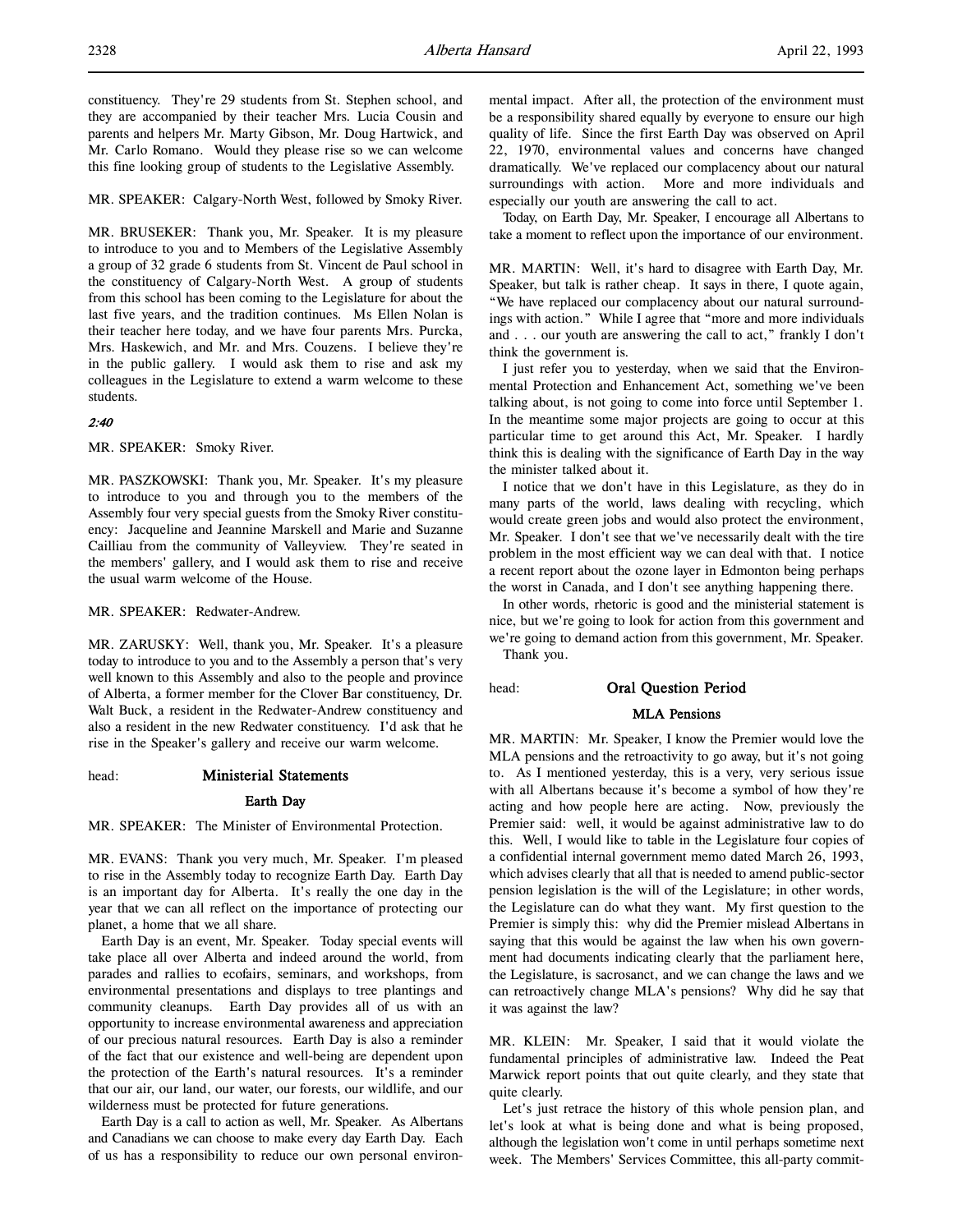tee, appointed the consulting firm of Peat Marwick to study all aspects of MLA compensation. They have recommended the following, and I quote:

We recommend that the benefit formula be modified from 4% to 3% of final average pensionable earnings . . . and that the eligibility requirements . . . be changed from "age and service  $= 55$ " to 65. The net effect of this [and I think this is most important] will be to reduce the value of one year's pension benefit for a typical MLA by \$11,658, and for a typical Minister by \$22,708.

The Peat Marwick report also says: it would be inherently unfair and would violate the principles of administrative law to make it retroactive.

Mr. Speaker, we will be bringing in those amendments, and as a result of the program that we plan to bring in – and I think this should be noticed – we will have the least generous MLA pension plan of any province or any territory in Canada. Those are the facts. [some applause]

MR. MARTIN: The facts. Well, I would pound, all these people, the 30 that are going to walk away with a handshake. Yeah, pound, and let Albertans see that.

Mr. Speaker, the facts are that Peat Marwick are not legal experts. Why do you hire people to do this when they indicate very clearly that the Legislature here could retroactively say no to these people that are going to walk away with a golden handshake? Let's listen to your own experts and do the right thing. I call on the Premier to do that. If not, why not?

MR. KLEIN: Well, Mr. Speaker, since we're in the business of tabling letters, I've got one of my own I would like to table. It's an internal government document, and it wasn't leaked to me. I simply asked for it.

Mr. Speaker, I would like to inform the Legislature that Saskatchewan indeed introduced retroactivity, and that matter is currently before the courts. In preliminary opinions on this matter – and I'll be tabling the documentation – the retroactive cancellation of rights which have accrued through time may be fairly considered an expropriation of those rights. [interjection] Zipper it, Grant. Listen.

Indeed in the opinion of Alberta's Chief Parliamentary Counsel, and I quote:

A number of precedents in Canada lead me to conclude that the courts would be unlikely to allow a wholesale expropriation of pension rights without fair compensation.

Now, I think this is why the leader of the ND opposition and the leader of the Liberal opposition are so confident and so willing, as they smell an election in the air, to go out and start yapping about retroactivity, because they know that their members will be compensated in the long run. I further quote:

As we have already noted, the distinction between retroactivity and impairment of vested rights is now well-established in the precedent of the Supreme Court.

MR. SPEAKER: Thank you, Mr. Premier. I think we need to save some for whatever the next question might be.

## 2:50

MR. MARTIN: All the huffing and puffing and righteous indignation is not going to change this. You can make a decision in this Legislature. Your buddy Brian Mulroney said: you have a choice to make. Now, you can either be fair to the taxpayers of Alberta or you can reward these people that brought us NovAtel. That's a choice you're going to have to make. This makes it very clear. You're not extinguishing rights. I would ask the Premier this: isn't it true that when people ran in 1989, they were not

expecting a 30 percent raise and as a result a 40 percent increase in their pensions at this particular time? So you're not extinguishing those rights. You can go back to 1989, and it would be legally upheld in every court.

MR. KLEIN: Mr. Speaker, I know it's unparliamentary to use the word "hypocrite," but we can allude to hypocrisy. My gosh; this member voted and is involved in the pension plan. This member didn't do anything when pensions were up for change through amendments to do what he's proposing to do now. He knew all the facts, and that was after the raise had taken place. I have never heard such hypocrisy for political expediency in my whole life. The issue they're talking about is a shell game, and the hon. member knows it. Any member, any NDP member, any Liberal member, who has something taken away by this Legislature will get it back through the courts, and the hon. member knows that too. So let's start to tell the truth about this issue. [interjections]

MR. SPEAKER: Second main question. [interjections] Order. Second main question, Leader of the Opposition.

#### Drug Assistance Program

MR. MARTIN: Well, Mr. Speaker, we'll take another look at a double standard practised by this government. The cost of drug benefits has doubled in Alberta since 1985-86 from \$69 million to \$140 million. There are currently negotiations under way between the government and pharmacists over how pharmacists will be paid for dispensing drugs. Unfortunately, these negotiations have been dragging on for over a year. My first question to the Minister of Health: will the minister tell this Assembly why these negotiations have stalled for so long and continue to cost taxpayers millions of dollars?

MRS. McCLELLAN: Well, Mr. Speaker, the negotiations between the pharmacists and Alberta Health are between the pharmacists and Alberta Health and will be carried out that way. There is an assumption by the member that this is costing our government millions of dollars that I don't share.

MR. MARTIN: Well, I just pointed out that it's doubled in the last five years. It's very expensive, \$140 million.

Now, Mr. Speaker, pharmacists have proposed a method that would see them reimbursed on the basis of the lowest cost alternative; in other words, generic drugs. The Department of Health is refusing to look at this route. That's what's costing us extra money. This would save us millions of dollars, if we adopt what they're advocating. My question to the minister is simply this: why are the Minister of Health and her department not prepared to accept this alternative proposed by the pharmacists?

MRS. McCLELLAN: Well, Mr. Speaker, now we get to the gist of the savings of the millions of dollars. It is true that currently about 50 percent of pharmaceuticals on the market have an available lower cost alternative. It is also true that only about one quarter of the prescriptions being written in Alberta today use the lower cost alternative. Those are available and can be used and can be dispensed, and certainly we would save considerably more dollars if they were.

What is not correct in the member's statement is that Alberta Health has refused to consider this. We are considering this, and we'll include that consideration in our decision-making on this matter.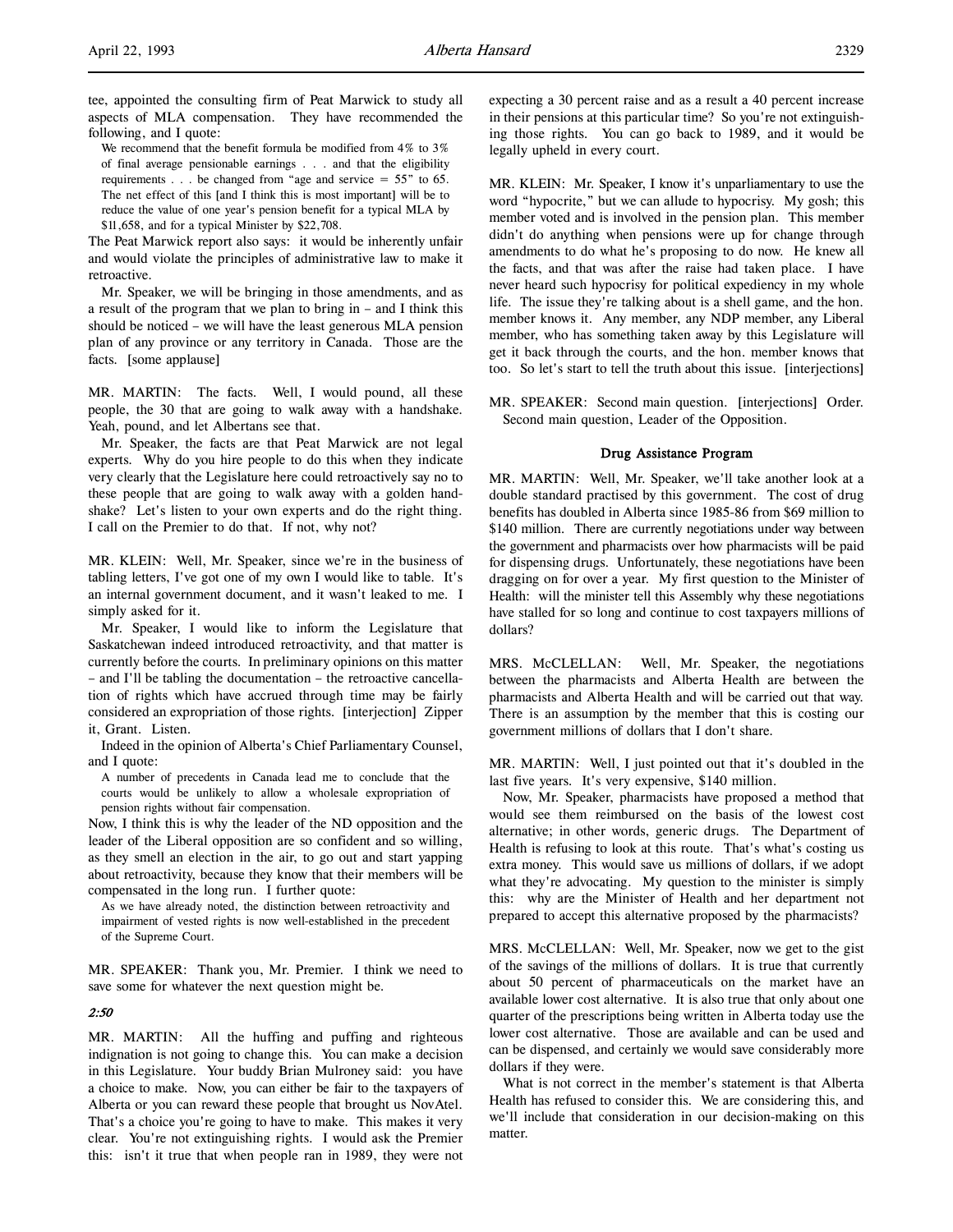MR. MARTIN: Mr. Speaker, you have a Premier talking about user fees. You have them talking about cutbacks. The Pharmaceutical Association says that we would save \$20 million simply by making it mandatory that we do this. My question to the minister is: why as the minister is she not saying, "Make it mandatory"? Get on with this, and we'd save the money right away.

MRS. McCLELLAN: Well, what the hon. member is suggesting is that we force this issue and we force physicians to use lower cost alternatives.

MR. McEACHERN: Why not?

MRS. McCLELLAN: Okay. I'm pleased to have your position on the table.

Currently the lower cost alternatives are available in Alberta, and as I indicated, only about a quarter of the prescriptions are being written using those. I have also outlined for the hon. member that we are considering this issue in the full context of the issue.

#### Provincial Fiscal Policies

MR. DECORE: Mr. Speaker, in 1991 the government promised a \$33 million surplus. They were a wee bit out. We had a \$2.1 billion deficit instead. In 1992 the government passed the Spending Control Act, which was supposed to limit expenditures by special warrant. It breached its own law in that regard. In January of this year the Premier told the finance minister: you go out and tell Albertans the truth; tell them what the real deficit is going to be. The Treasurer came forward and said: the real deficit is \$2.6 billion. Three months later the Financial Review Commission said: no, not \$2.6 billion; it's \$3.2 billion. Six hundred million dollars more in just three months. My first question to the Premier is this. The Premier talks about legislating balanced budgets, but the government that the Premier has been involved in has been effective in breaking promises and breaching its own laws. What's going to be different this time, Mr. Premier?

MR. KLEIN: Well, first of all, you're absolutely right. The difference, I think, has been demonstrated in our willingness to open up all our books to an independent body, the Financial Review Commission, to bring together highly respected people, like Marsh Williams and George Cornish and nine of the best financial minds in this province, to bring forth a report, which we openly and in a very straightforward fashion tabled for all Albertans to see, to get a full understanding as to what our financial problem is and how we go on to address that problem in the future. I think you will see that plan unfold in a very straightforward, honest way when the budget is presented later on.

MR. DECORE: Mr. Speaker, the Premier has been part of the government, he's been sitting in this Legislature, since 1989. The debt has gone from \$10 billion to almost \$25 billion. There are matters of principle, and I'd like to ask the Premier why he didn't stand up in 1989, 1990, 1991, 1992 and say to the people of Alberta: "The books are being cooked. You're not getting the correct facts. The deficits are greater than they should be." Why didn't he tell the people the truth?

MR. KLEIN: Well, Mr. Speaker, we are telling the people the truth. If he's calling Mr. Williams and Mr. Cornish and those nine people liars, then I would be very, very concerned, and I would

suggest that the hon. member be a little more careful. You know, we might not be in this situation had we not paid \$60 billion to the Liberal federal government through the national energy policy.

#### 3:00

MR. DECORE: Mr. Speaker, it's clear that the Premier either didn't know what was going on, didn't care what was going on, or knew and didn't have the courage to tell Albertans that the deficits were as high as they were and didn't have the courage to deal with Albertans. I'd like him to stand up and tell Albertans why he didn't have that courage.

MR. KLEIN: If the hon. member will just stay tuned, be patient, he will see courage. He will see courage when we bring down this budget and face head on and dead on the financial problems of this province. Stay tuned.

MR. SPEAKER: Olds-Didsbury, followed by West Yellowhead.

## Comments by Minister of Justice

MR. BRASSARD: Yes, Mr. Speaker. I believe it's a fundamental aspect of our society that police officers and the chief law officer of this province strongly support each other. Every day each and every one of us depend on a police agency that is dedicated to protect and serve. The Minister of Justice, as the chief law enforcement officer of the province, sets the broad tone that guides the deliberations of the police commissions that function in many of our communities. Recent comments attributed to the spokesmen of two major police associations suggest that apparently a problem exists. My question is to the Minister of Justice. Can the minister report to this House if in fact a problem exists between himself and the police?

MR. TAYLOR: Just a friendly little kissing match.

MR. FOWLER: Mr. Speaker . . .

MR. TAYLOR: You tell them, Mr. Frog.

## Speaker's Ruling Parliamentary Language

MR. SPEAKER: What was the comment, Westlock-Sturgeon?

MR. TAYLOR: Well, I'm glad you noticed me.

MR. SPEAKER: I'll check the Blues, but I hope Hansard didn't pick up what I thought I heard.

The Minister of Justice, please.

## Comments by Minister of Justice

(continued)

MR. FOWLER: In over the four years I've been in the Legislature and honoured to serve in the capacity of solicitor general previously and now Minister of Justice, I've always maintained an excellent relationship with all police forces in this province, and I want to say that I will continue to do so. We have 4,526 uniformed policemen in red and blue in this province. There is not an elected member in this Legislature or in fact any Legislature or the House of Commons that has a higher regard than I do for these men and women and the work they do under the extremely difficult circumstances of today. Their job continues to be of an outstanding nature.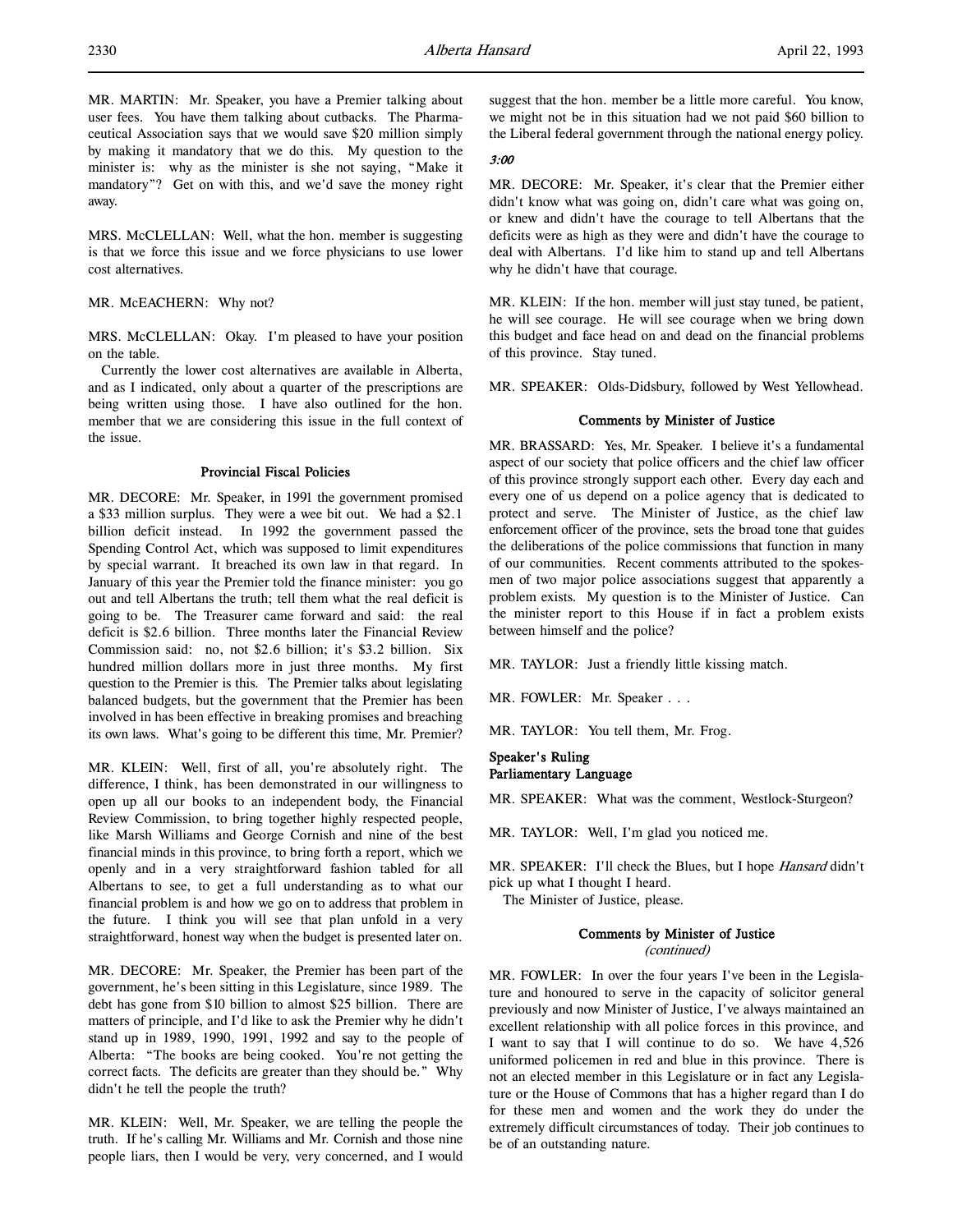I was disappointed to read myself that the heads of two police associations felt that I was in fact nonsupportive because of certain comments that they had read or that had been reread to them by others. I am particularly disappointed because nobody in fact contacted me to see what my comments were or what they pertained to.

MR. BRASSARD: Given that information, Mr. Speaker, is the minister planning to meet with those representatives to discuss any concerns that they may have and resolve this issue?

MR. FOWLER: Within 36 hours of the comments being published by Mr. Norm Koch, head of the police association in Edmonton, and Mike Dungey, head of the police association in Calgary, I personally contacted both of them. As a result of that contact, a meeting is set with these gentlemen for next Wednesday.

#### Family Violence

MR. DOYLE: Mr. Speaker, the government recently announced that it's cutting funding to the Yellowhead Emergency Shelter for Women in Hinton and the Grande Cache satellite on the basis of a low occupancy rate. Cuts will mean that 17 beds will be cut to five, staff will be cut, wages will be reduced, loss of the 1-800 phone service, and important education outreach programs will also be eliminated. The current funding model does not take into account the needs for outreach workers and public education personnel to ensure that women are aware of the services available as well as to build a trust with future clients.

MR. CLEGG: Question.

MR. DOYLE: Don't be impatient.

Will the minister acknowledge that conditions in rural communities are unique and that the current funding model is adequate to meet the needs of rural Albertans? I'd like to ask the Minister of Family and Social Services.

MR. CARDINAL: Thank you very much. Mr. Speaker, I appreciate that question. Our funding is based on occupancy rates in those facilities. The occupancy rate at the centre the hon. member is referring to is running less than 35 percent at this time, and therefore funding is adjusted accordingly. Again, I want to indicate to the House that part of the welfare reform package is to repriorize our needs and redirect dollars to where they're needed most. If in the future they are needed in this direction, then you can be assured that dollars will be directed in that area. At this time we have a budget of over \$8 million in that particular area.

MR. DOYLE: Mr. Speaker, they certainly are needed.

Not only will it reduce the funding, but it'll hurt victims also. Important treatment for the offenders is also eliminated. The Grande Cache satellite will no longer be able to run programs on family violence and an anger control group for men in the local correctional centre. In light of the serious consequences resulting from these cuts, will the minister now commit to restoring funding to these very important services in Grande Cache and Hinton immediately?

MR. CARDINAL: Mr. Speaker, I will review the issue again and just see what the situation is like and fund it accordingly if the need is there.

MR. SPEAKER: Edmonton-Meadowlark, followed by Cypress-Redcliff.

#### Administration of Justice

MR. MITCHELL: Thank you, Mr. Speaker. If ever there was a clear guideline for politicians' behaviour, it is that they should never interfere with the judiciary, and they should especially not be making recommendations about sentencing in cases before the court. In what is becoming a consistent pattern, the Premier shirked his responsibility when this issue arose yesterday and referred the case to somebody else to deal with. To the Premier: will the Premier show some leadership in this matter now and tell Albertans whether he thinks it is right for a politician, a member of his caucus, to try to influence the courts?

## Speaker's Ruling Privilege

MR. SPEAKER: The Member for Edmonton-Meadowlark knows full well that this is a subject of privilege being raised later today.

MR. KLEIN: Oh, but the other person isn't here.

MR. SPEAKER: No, the other person isn't here. The matter will still be raised. The question is out of order.

MR. SPEAKER: Cypress-Redcliff, followed by Edmonton-Kingsway.

## Barley Marketing

MR. HYLAND: Thank you, Mr. Speaker. I wonder if I can ask the minister of agriculture a question related to a report that was just prepared dealing with the continental barley market. I wonder if the minister can state the government of Alberta's position as it's related to the acceptance or rejection of that report.

MR. ISLEY: Mr. Speaker, as members of the Assembly know, Alberta Agriculture through the Alberta Grain Commission put out the continental barley marketing proposal, which was never put forward as an official position of the government but simply a compromised position between what the western barley growers wanted to do, which was take barley out from under the Canadian Wheat Board, and the status quo. The federal government commissioned Dr. Carter from the University of California to do a study on the impact on our producers if that barley marketing method was implemented. The study, released in Leduc on Monday of this week, shows a potential cash increase at the farm gate to producers of barley of \$65 million per annum and predicts that because of increased acreages the increase would probably be \$127 million per annum.

This minister of agriculture is certainly supporting the recommendation that we move to the continental barley marketing system and has submitted a letter of encouragement to the federal minister to make the decision before spring planting.

MR. HYLAND: Mr. Speaker, a supplementary to the minister. I think that with this new barley marketing policy there is very strong support in the south, and as it gets further north, away from the border and the distance related to it, there is, as I understand at least, a different view of this market. At one time I believe the minister talked about a producer plebiscite before we entered this market. Is there any thought between yourselves and/or the federal minister of a producer plebiscite?

#### 3:10

MR. ISLEY: Mr. Speaker, I believe this minister was the one that over a year ago recommended to the Canadian Wheat Board that they conduct a plebiscite on this issue in the Canadian Wheat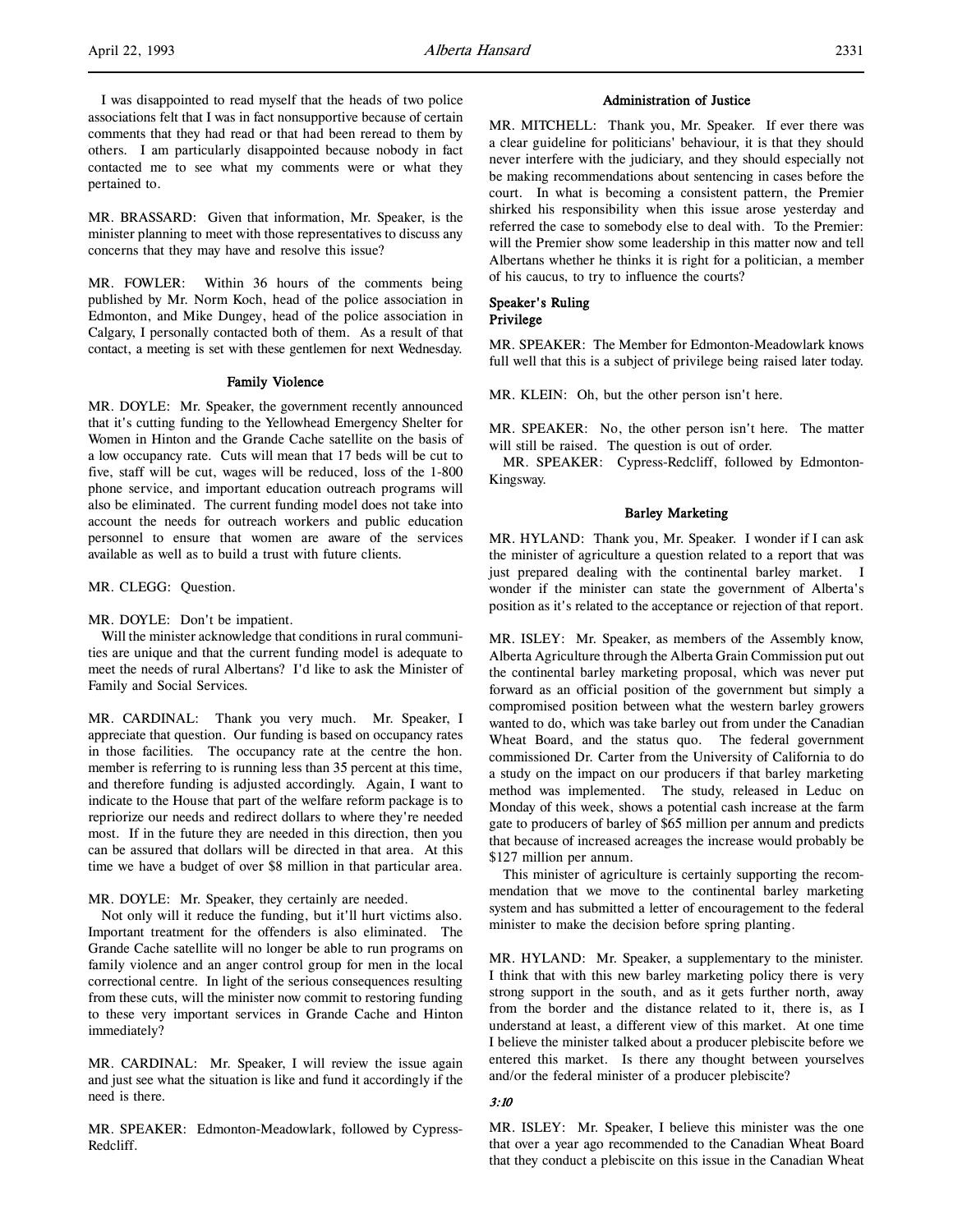Board designated area. The Canadian Wheat Board was not prepared to do it at that point in time. The federal minister then chose to approach the issue by setting up the round table on barley marketing, which commissioned the study that I outlined briefly earlier. I think that with this kind of evidence in front of the producers the time for plebiscites is beyond us; the time for action is here.

MR. SPEAKER: Edmonton-Kingsway.

## Telus Corporation

MR. McEACHERN: Thank you, Mr. Speaker. My questions are to the Minister of Economic Development and Tourism. In the summer of 1990 the New Democrats warned the government that selling AGT was a big mistake, that it would lead to higher monthly rates for residential and small business telephone users, that massive layoffs of workers would occur, and as well we'd get poorer telephone service in rural Alberta. In less than three years all of these things have come to pass. This sale was probably the first time in history that a government privatized a profitable telephone utility and managed to lose money in the process. Can the minister tell Albertans why it's fair that senior Telus executives pay themselves a \$1.6 million bonus while at the same time laying off over 1,200 workers?

MR. SPARROW: Mr. Speaker, this province should be very, very proud of the telephone system it has with individual line service throughout the province. If that service is going to continue to be one of the best in Canada, the decision to privatize AGT was very definitely the way to go. This is a private company that trades on the Alberta Stock Exchange and is owned by Albertans and others. Yes. We do not control any private corporation in this province. It is not the policy of this government to control the private sector but to be here to facilitate them and to create jobs and wealth into the future.

MR. McEACHERN: Mr. Speaker, the taxpayers of Alberta paid for the individual line service that he mentions.

This Conservative government can't so easily wash its hands of the situation. You still have a special share in Telus Corporation which allows you to appoint people to the board. So given that AGT is closing so many of its rural offices, how can the government justify letting rural Alberta communities bear the brunt of the job losses?

MR. SPARROW: Mr. Speaker, I think the member opposite should take a lesson in economics. In order for any company to be successful, it has to really look at, and many, many companies have, their costs of operations. They must keep their costs of operations in line with their revenue. Now, you can't have it both ways. You can't have low rates and very high costs in any operation. It's one of the reasons why we're looking at the downsizing of this government. We have to get our costs under control also.

MR. SPEAKER: Edmonton-Calder, followed by the Member for Three Hills.

#### Foster Children

MS MJOLSNESS: Thank you, Mr. Speaker. Although Family and Social Services is developing a new foster care model, the foster care system in this province is in a crisis. The Ombudsman's investigation into foster care, released last week, contains 26 strong recommendations to improve the system. Now, given that concern was raised in the report over such things as criteria for approving foster families, assessment of a foster home, inappropriate placement of these vulnerable children, and heavy caseloads for social workers, I'd like to ask the minister: will the minister agree to now implement the 26 recommendations of this report?

MR. CARDINAL: Mr. Speaker, a lot of these recommendations have already been implemented, and the balance will be implemented in a reasonable time.

MS MJOLSNESS: Well, Mr. Speaker, we've heard that one before, and a lot of times they don't get implemented. I'd like to ask the minister, then, if he would be prepared to specifically state which recommendations in the report have already been implemented and which ones he plans to implement and give us a time line on those recommendations?

MR. CARDINAL: Mr. Speaker, I can provide the member in writing the recommendations on the Ombudsman's report immediately.

MR. SPEAKER: Three Hills.

## MLA Pensions

(continued)

MR. MacDONALD: Thank you. Mr. Speaker, in December of 1991 the current minister of finance, then the Education minister, wrote to the president of the Alberta Teachers' Association asking her and her union to show a co-operative spirit in reforming their pension plan by scaling it back for those presently working. Will the Premier give us a date when he will write a similar letter to his retiring colleagues and demand that they show the same cooperative spirit and restructure their pension plans today?

MR. KLEIN: Well, I can only point out again, Mr. Speaker, that legislation will be coming before this Assembly in due course to deal with the whole issue of pension plans. I provided the answer to the hon. Leader of the Opposition. If the Member for Three Hills wasn't listening, that's his fault; not mine. We're going to deal with this issue in a very responsible, straightforward, and honest way, which is a lot more than I can say for these guys over there.

MR. MacDONALD: Mr. Speaker, I think that what the people of Alberta want is that same sense of co-operation. This is a double standard: there's one standard for retiring MLAs, and there's another for the working people of the province. So to the Premier: how can this government ask the teachers to make sacrifices and not ask retiring MLAs to make the same sacrifices?

MR. KLEIN: Well, I believe, Mr. Speaker, that we have addressed the teachers' pension plan in a very responsible, fair, and straightforward way.

Mr. Speaker, I have to reiterate that what they're talking about here again is a shell game, this issue of retroactivity. This fellow knows it; his leader knows it. I'm sure they've had this discussion in their caucus. Any member – and again I say: any Liberal member – who has something taken away in this Legislature knows darn well that they will get it back through the courts. The hon. member knows that too. So I would suggest that this member do as I've suggested the hon. Leader of the Opposition do; that is, start to tell the truth about this issue.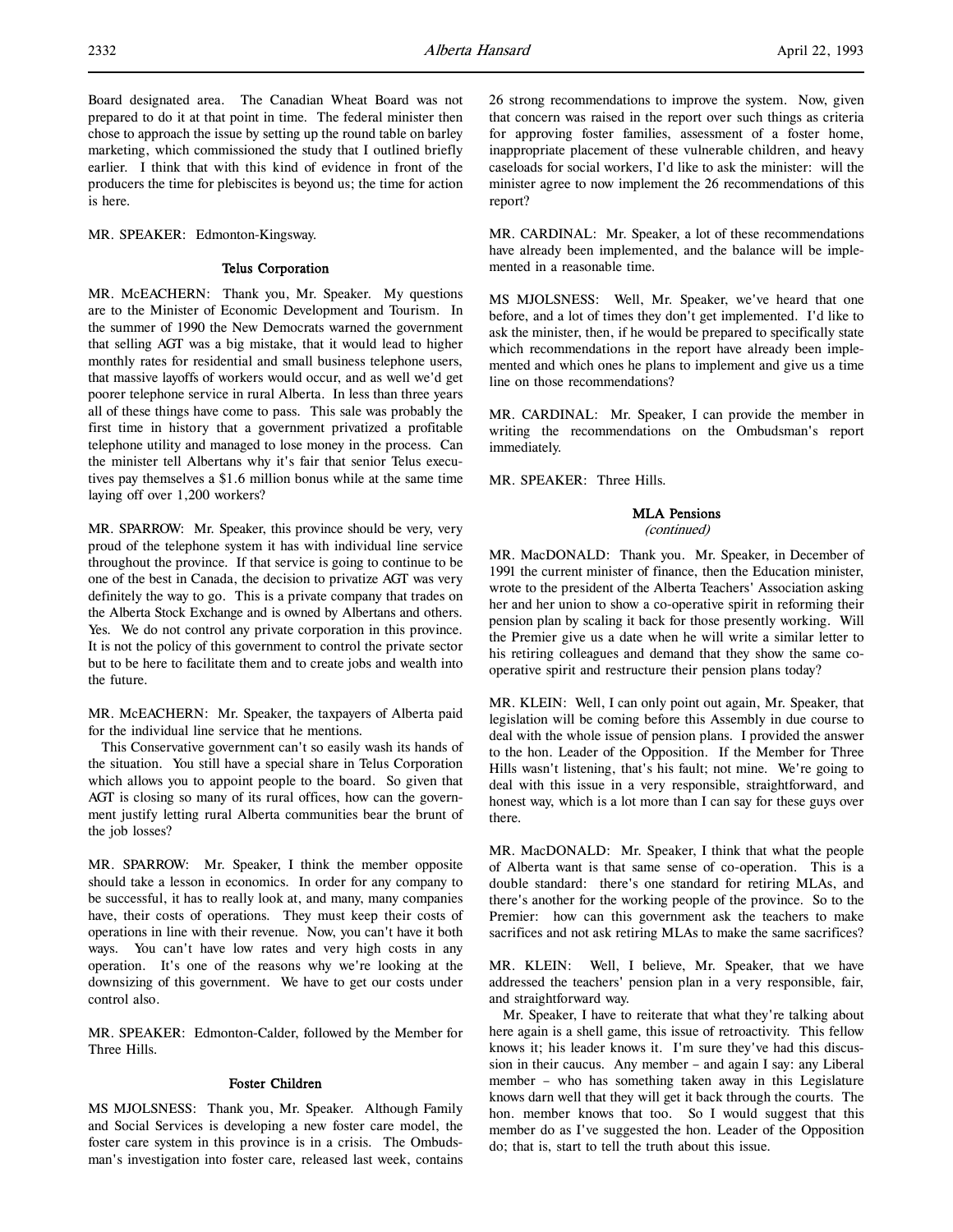#### Canadian Airlines International

MRS. B. LAING: Mr. Speaker, my question is for the Provincial Treasurer. Mr. Treasurer, some of my constituents are concerned about the decision handed down in the Gemini case today, which seemed to go against PW and Canadian Airlines. What step is the Provincial Treasurer taking to support the airline?

MR. DINNING: Well, Mr. Speaker, in a most unusual ruling today by the Competition Tribunal the tribunal found that it had no jurisdiction to rule on this matter but then went on to rule on it in the event that there might be an appeal. The bottom line was that the tribunal was concerned that Canadian would fail and that that would not provide adequate competition in the airline industry in this province and in effect invited an appeal, and I believe that that is what is going to happen.

Mr. Speaker, the province, provincial taxpayers, Albertans support this airline. There is a guarantee in place. It has not been called upon, as was expected, because the airline has found itself operating and running a far more efficient company than it ever, ever expected. A lot of the credit for that efficiency in the operation goes to the hardworking, professional employees of that airline company. I know that all members of this Assembly are supportive and this government is supportive of that Canadian airline company, and we want to ensure that it is a strong, viable company today and in the future.

## 3:20

MRS. B. LAING: Mr. Speaker, my supplementary question is again to the Provincial Treasurer. Mr. Minister, to alleviate the concerns of my constituents and indeed the members of this Assembly, would the minister please assure this Assembly that the government's support for the airlines will remain in place?

MR. DINNING: Mr. Speaker, most assuredly so. I'm advised by senior officers of Pacific Western Airlines today that they will be appealing the tribunal's decision. It will go to the Federal Court of Canada. Let it be clear that this government does support Canadian Airlines. It does support Canadian Airlines employees. We have a guarantee in place to show that Albertans support, in fact, both Canadian Airlines and Air Canada, because we need both of them as two vitally important airlines in this country. It's important for competition, which is important for the airline traveler. So most assuredly is this government supportive of Canadian Airlines.

MR. SPEAKER: Edmonton-Avonmore, followed by Edmonton-Gold Bar.

#### Advisory Council on Women's Issues

MS M. LAING: Thank you, Mr. Speaker. In response to my questions of February 5, 1993, the minister responsible for the Advisory Council on Women's Issues stated that she was dealing with filling vacancies on the council, including the chair, which has been vacant since June 1, 1992. Yet not only is the chair still vacant, but as of May 15 eight of the total 15 positions will be vacant, and the council will be rendered entirely ineffective as it will no longer be able to reach quorum. To the minister responsible for the advisory council: will the minister now assure us of her commitment to the continuation of the advisory council by providing an update on her efforts to fill the vacancies on the council?

MRS. MIROSH: Well, Mr. Speaker, the chair has been vacant, but this is not a volunteer position. This is a paid position. The Premier has announced on numerous occasions that there is a hiring freeze. It is my intention to continue to work with the women's advisory council. They have done exceptionally good work, and the people there are fulfilling the needs currently. There is still time to fill the remaining vacancies when that date occurs, which is still over a month away.

MS M. LAING: Well, Mr. Speaker, the minister uses a so-called freeze on boards and commissions as an excuse for vacancies on the council. Yet on March 11, 1993, she appointed a new commissioner to the Human Rights Commission, a paid position, at the deputy minister level to boot. One finds it hard to reconcile her willingness to act on the Human Rights Commission with her failure to act on the advisory council unless the Human Rights Commission appointment was a job creation initiative for a displaced civil servant.

Will the minister now put to rest any concerns that the advisory council will be amalgamated with other boards and commissions by immediately appointing to the advisory council strong women advocates?

MRS. MIROSH: Mr. Speaker, there are about three questions there, and I'll proceed to answer the question with regards to the Human Rights Commission. It is important . . . [interjections]

MR. SPEAKER: Order.

MS M. LAING: It was a statement of fact.

MR. SPEAKER: Order.

MRS. MIROSH: It is a statement of fact that the chief commissioner of the Human Rights Commission has been appointed to do a review for 18 months.

The issue with regards to the women's advisory council is ongoing, and I am continuing to work with the advisory council. There are a number of other committees that are doing the same work, and we're examining streamlining the process. One of the priorities of this government with that streamlining is to deal with family violence and violence against women. There are a number of committees that are working on that, and they are all doing an excellent job.

MR. SPEAKER: Edmonton-Gold Bar.

### CASA Centre

MRS. HEWES: Thank you, Mr. Speaker. For years mental health services for adolescent children have been woefully inadequate, leaving children and their families at risk. Despite the investigation into the very troubling circumstances at CASA house – that's one of the very few providers that we have in Alberta – serious problems and questions continue. Parents of these children are frightened. They believe their children are not getting the clinical care they need, and they have not been able to get any answers from the government. My question is to the Minister of Health. The Department of Health has been telling parents that they're monitoring this volatile situation at CASA, but frankly that's not good enough. Are these children getting the clinical treatment they need?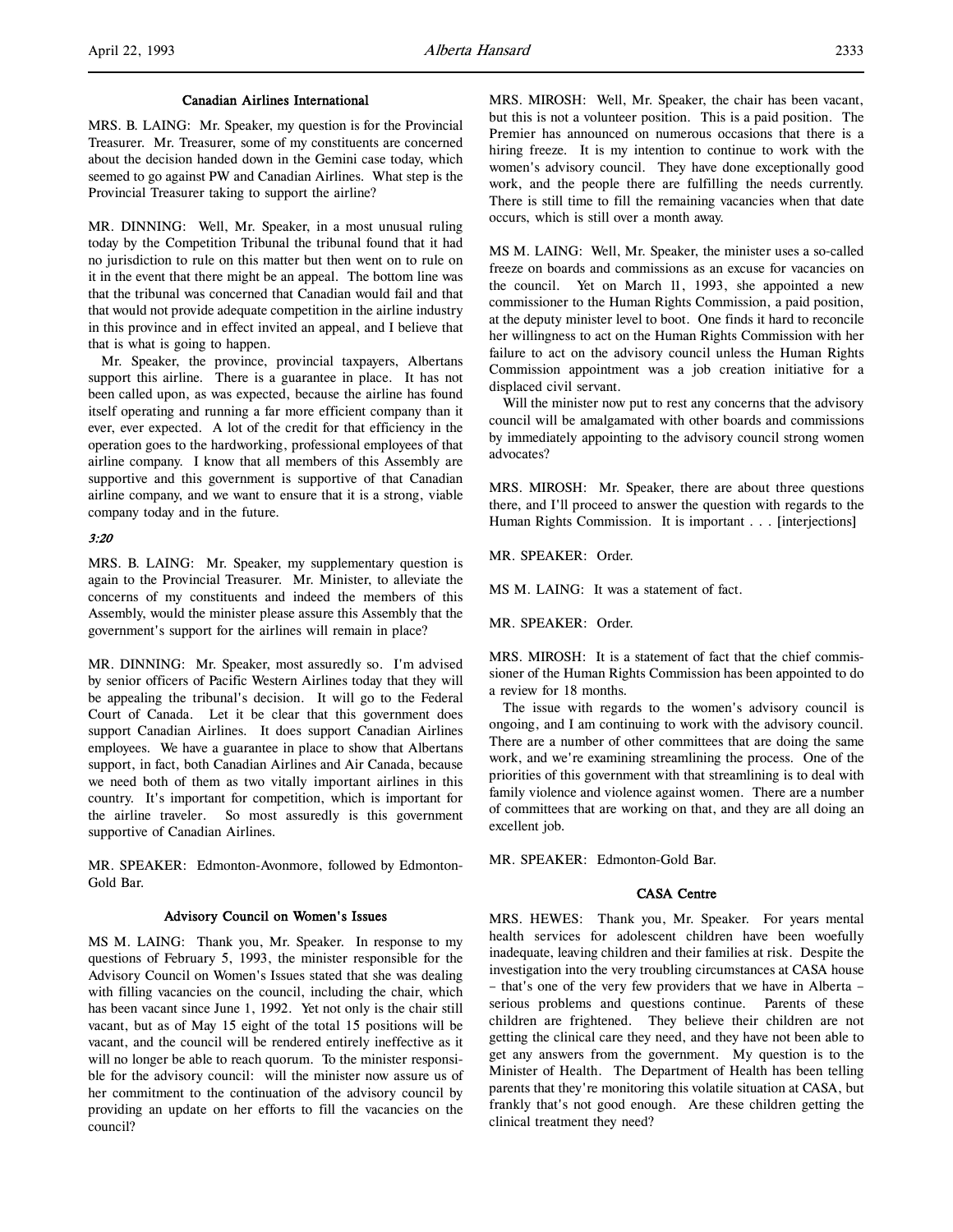MRS. HEWES: Mr. Speaker, my supplementary is to the Minister of Family and Social Services. A number of the children in this institution are wards of the province. They are legally the minister's children. I'd like the minister to tell us whether or not he has discussed the matter with the Children's Advocate and if he is satisfied that the proper actions are being taken to implement the recommendations.

MR. CARDINAL: Mr. Speaker, I can advise the hon. member that I have discussed this issue, and I will continue discussing the issue to make sure that the children are protected the way they should be.

MR. SPEAKER: Calgary-McKnight.

## Tolerance and Understanding

MRS. GAGNON: Thank you, Mr. Speaker. In 1972, Premier Peter Lougheed introduced the Individual's Rights Protection Act to this Legislature. I quote:

It is a bill which deals with the concerns of that intangible factor, namely the individual's relationship with other individuals, so that we may all live in harmony and balance guided by fairness, reasonableness, and equal opportunity.

That Mr. Lougheed's vision of a tolerant Alberta has not come to pass is evident by a recent Alberta Education survey of grade 8 and grade 11 students which revealed that many Alberta students hold intolerant attitudes toward members of ethnic groups, people with disabilities, religious groups, and senior citizens. It is a well-known fact that students pick up such attitudes at home and in their communities. My question is to the minister responsible for citizenship and the Human Rights Commission. Rather than exacerbate the situation, what steps will the minister take to promote tolerant attitudes amongst Albertans?

MRS. MIROSH: Mr. Speaker, that particular survey was done through the Department of Education, and the Minister of Education should answer that question with regard to that survey.

MR. JONSON: I've read the survey that the hon. member refers to from cover to cover, and I have to say, Mr. Speaker, that I do not share what seems to be a negative attitude towards those findings. Those findings are in general very positive with respect to the grade 8 and grade 11 students in the province that were surveyed. Overall I think that this survey provides a good baseline, a set of statistics and information from which we can look at improving those few areas where there is a deficiency in terms of this particular survey.

MRS. GAGNON: Mr. Speaker, the recommendations in the report indicate otherwise.

My second question is to the minister in her capacity as minister responsible for women's issues. The survey also revealed that female students reported a lower sense of self-esteem than their male classmates. Does the minister consider this to be a serious problem worthy of being addressed by her department?

MRS. MIROSH: Yes, I do, Mr. Speaker.

MR. SPEAKER: The Member for Highwood.

## Highway 2

MR. TANNAS: Thank you, Mr. Speaker. My question today is for the Minister of Transportation and Utilities. There have been various accounts and stories pertaining to the Alberta export highway to the United States. Would the minister share with the Assembly the finance and construction details of the recent federal/provincial agreement regarding twinning Highway 2 from Calgary through to the Montana border?

MR. TRYNCHY: Mr. Speaker, we did arrive at an important agreement on March 18 and 19, and in that agreement we were able to set up a program of \$30 million from the federal government and \$30 million from the provincial government to upgrade our national highway system, highways 1, 2, 3, and 16. This is a program that will provide over a thousand jobs during its course and will do some four-laning between Calgary and the U.S. border.

## 3:30

MR. TANNAS: Mr. Speaker, my supplementary question is again to the Minister of Transportation and Utilities. I'd like to know what action is being taken to upgrade the old undivided four-lane portion of Highway 2 south of Calgary between the Okotoks turnoff and the junction with Highway 23 east of High River.

MR. TRYNCHY: Mr. Speaker, that is a concern that I will be addressing. The twinning of that section is now being studied by the department. We'll be doing some preliminary surveys to find out how we can do it, and as soon as we have those details in place, I'll get back to the member to let him know when, and when we can do it.

MR. SPEAKER: During question period the Chair received notice of three points of order, and they will be taken in this order: Edmonton-Meadowlark, Westlock-Sturgeon, and the Provincial Treasurer.

MR. KOWALSKI: Mr. Speaker, I also rise on a point of order.

MR. SPEAKER: Thank you.

## Point of Order Explanation of Speaker's Ruling

MR. SPEAKER: Edmonton-Meadowlark.

MR. MITCHELL: Mr. Speaker, thank you. I rise under Beauchesne sections 409, 410, and 411 in response to your decision during question period to rule my questions out of order. I would like to begin by pointing out that while we had heard that there was a notice of privilege given, no detail of its substance was provided to the Legislature, and therefore I had no way of knowing, in fact, whether there might be in some sense a conflict between what I was to ask and what that privilege issue might address.

Having said that, Mr. Speaker, I am not aware of any rule in particular which would prohibit me from raising a question in an area that might be addressed by a pending point of privilege.

Having said that, Mr. Speaker, I was not unaware of the sensitivity of this situation, so I was careful in designing my questions not to address the specific case which the Member for Camrose may be raising in his point of privilege but rather to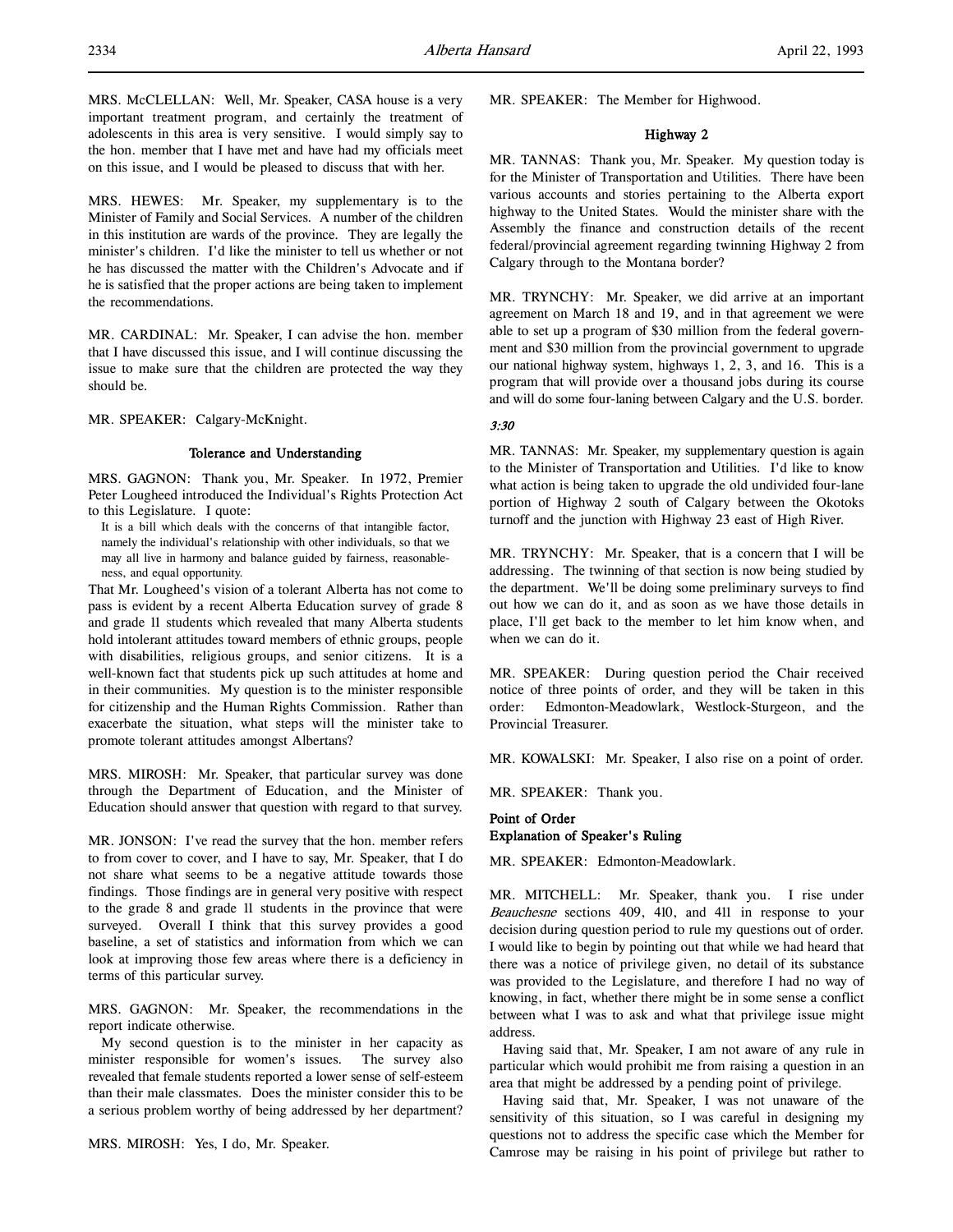believe that quite apart from the specific case that may or may not be raised by the Member for Camrose later on today, these are important policy issues, these are important ethical issues that have a general significance for Members of this Legislative Assembly. What I would like to emphasize and I think is important to emphasize is that the Premier shirked his responsibility to make a statement about that issue, and he did not get the opportunity to do that . . .

## Speaker's Ruling Relevance

MR. SPEAKER: Order, hon. member. Order. The Chair is prepared to listen to a point of order. The Chair is not prepared to entertain your comments about your opinion about what someone should or should not have done had the question been capable of being answered at that particular time.

## Point of Order Explanation of Speaker's Ruling

MR. SPEAKER: Do you have any concluding comments on the point of order?

MR. MITCHELL: Well, my point of order, Mr. Speaker, is that there's no reason why I should have been ruled out of order, and I defend my right to ask that particular question. The issue stands: when will the Premier provide some leadership to the members of his caucus on this?

MR. SPEAKER: Thank you, hon. member. [interjections] Perhaps the sound system is not working in that corner of the room to enable you to hear.

On the point of order, the Government House Leader.

MR. KOWALSKI: Mr. Speaker, we're on the point of order raised by the member just before?

I think one should take a look at Beauchesne. I look at the rules with respect to the principles of parliamentary law. I would like to point out that it is important that all members in fact look at citation 71(1), which is probably the more important one for the benefit of the Leader of Her Majesty's Official Opposition. It should be read, I would sincerely hope, by all members of the House on occasion. Quite clearly you will rule, Mr. Speaker, with respect to this point of order, but in my understanding and from what I've heard from the hon. Member for Edmonton-Meadowlark, in fact there was no point of order raised, but there was an imputing of motives directed to the leader of the government. That is a matter that in fact should not be dealt with lightly. In all likelihood as you do rule the hon. member out of order, perhaps the hon. member would have enough decency in his own little body to stand up and apologize to the leader of the government for this imputation of motives. [interjections]

#### Speaker's Ruling Decorum

MR. SPEAKER: Well, first, hon. members, there's an admonition or a sharing of our understanding of Standing Orders of the whole House. In many respects this is a continuation of what was going on yesterday in question period, and this has to cease. Granted that it's springtime and all of us are keen to be out of here doing other things. Perhaps some of you are even keen to go off to do an election. Nevertheless, while we're still here in this parliament, we're going to behave as parliamentarians. This is not the political hustings of the province.

First off, Standing Order 13: "Mr. Speaker shall preserve order and decorum and shall decide questions of order," even including points of order. But the other thing is: under Standing Order 13(4), "When a member is speaking, no person shall interrupt that member, except to raise a point of order." Now, while there's a certain amount of latitude during question period of this bickering back and forth or making constructive or even mirthful comments, that's one thing, but this business of hectoring people – you've asked your question and then you start shouting at government benches before the minister can even open his or her mouth – is really just plain rude.

MR. TAYLOR: What's that got to do with the point of order?

#### MR. SPEAKER: It's plain rude.

Westlock-Sturgeon, if you would pay attention, you would understand what's happening here.

MR. TAYLOR: This has nothing to do with the point of order.

MR. SPEAKER: Order please. The Speaker has the right to speak to the House on matters that are regarded as points of order, and this is the introduction. You are one of the major offenders in this regard.

MR. TAYLOR: You're hurting my feelings.

#### MR. SPEAKER: I doubt that somehow.

As I was going on before I was so rudely interrupted by Westlock-Sturgeon, while there's a certain amount of latitude during question period, when the House is then attempting to deal with points of order or points of privilege, there is absolutely no excuse for this banter back and forth. So when the Government House Leader was speaking, there was no need for this kind of hassling that was going on.

## Point of Order Explanation of Speaker's Ruling

MR. SPEAKER: Now, with respect to the purported point of order by the Member for Edmonton-Meadowlark, there are a number of interesting wrinkles in this regard. I appreciate the fact that an attempt was made to quote Beauchesne 409, 410, and 411. Certainly with respect to 410 the Chair would also like to reiterate subsection 14, because the Chair at a quick glance could not find anything that was relevant to the quoting of 409. However, in 410(14), "Questions should not anticipate an Order of the Day." Because two notices were given, the Chair could leave it as an open question as to whether or not other members of the Liberal caucus received the copy of the notice that was delivered to the Member for Calgary-Buffalo's office. The Chair must assume that that did take place. The notice that was given by the Member for Camrose to the Speaker's office arrived at 12:25, I think, and my copy of that notice shows that a copy was delivered to the Member for Calgary-Buffalo.

When the House convened this afternoon, notice was given by the Member for Camrose that a point of privilege was going to be raised. That should be sufficient notice to all members of the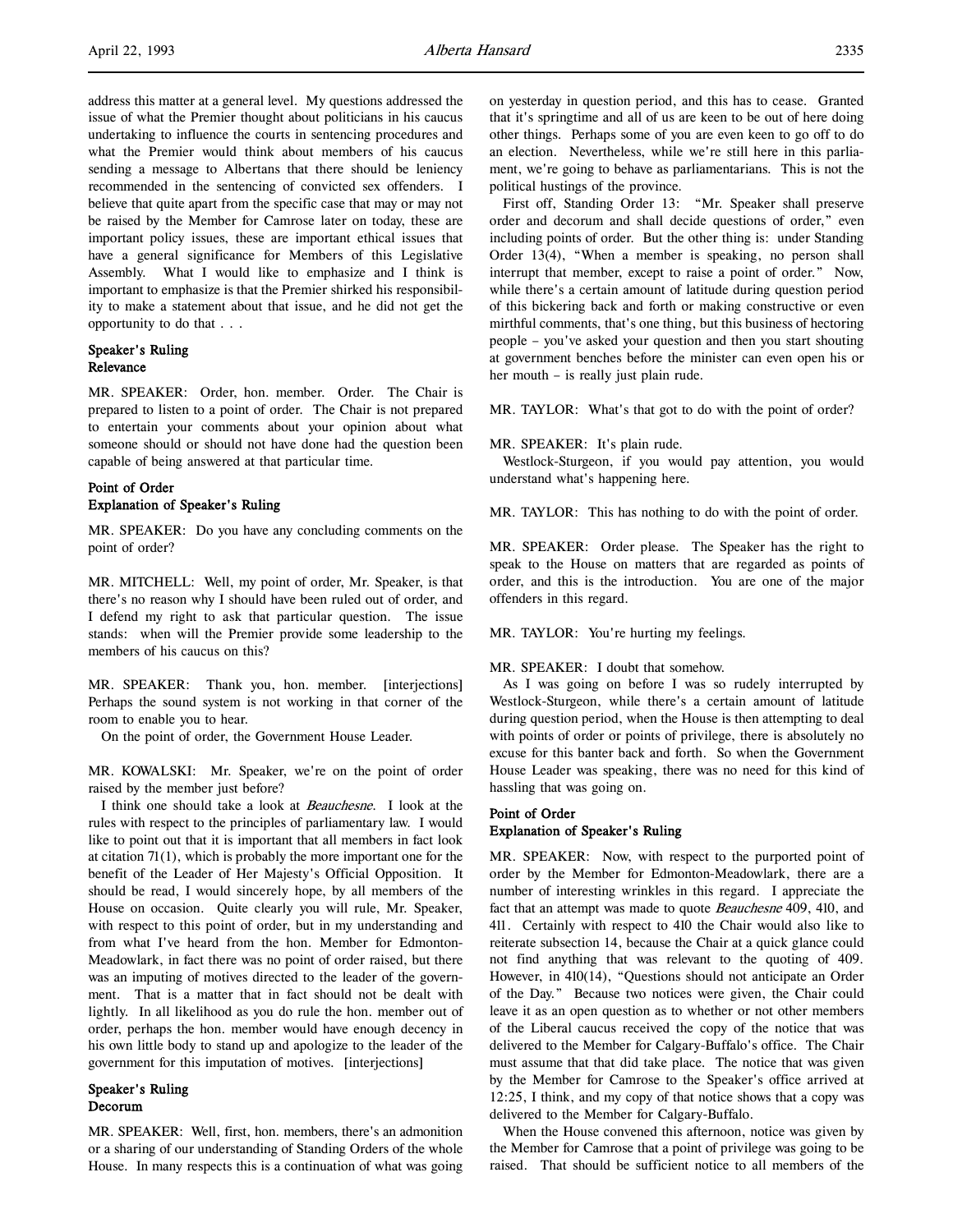House, given the events of yesterday, that that member was going to raise an issue with respect to what occurred in question period yesterday. That then meant that this matter was going to be dealt with today had both members been present in the House when we came to this stage of the afternoon. That then meant that the matter was going to be discussed this afternoon as far as the Chair could anticipate. In actual fact it may well be that the Member for Calgary-Buffalo arrives before we get through all these points of order. Nevertheless, because notice was given about a purported point of privilege, that's why your question was ruled out of order: so that questioning and answering today would not further muddy the waters with respect to what the purported point of privilege is about.

## 3:40

As the Member for Edmonton-Meadowlark well knows, this kind of a challenge with regard to privilege is indeed the most serious thing that this House can deal with. The Chair listened attentively to the whole question to see if that was going to be the preamble and then a question would go down a different road, and it was then that the Chair intervened and would not allowed the question to be answered. It's on that basis that your question was then taken away, and we moved on to the next person on the Order Paper.

Now, the Chair anticipates that perhaps the Member for Calgary-Buffalo will yet arrive in time. Failing that, then the matter will be held over until tomorrow, but be assured that that matter will not be a subject of question period.

## Point of Order Parliamentary Language

MR. SPEAKER: The second purported point of order, the Member for Westlock-Sturgeon.

MR. TAYLOR: Thank you, Mr. Speaker. Mine is a small one compared to what you've been discussing, but it had to do with that comment you made when I heckled the hon. Minister of Justice when he was answering a question from the Member for Olds-Didsbury asking about the love affair or the maybe strained relationship that was occurring between the minister and the police force. The minister was just tuning up when I yelled something across to him about Mr. Frog. Well, it is well known that the gentleman resembles that amphibian when he gets under way and the deep bass notes come out. The fact that it was Mr. Frog rather than Mr. Bullfrog was just to be politically correct and try to make it as nonsexist as possible. It was not at all what you seemed to be thinking it might be when you said you were going to refer to the Blues.

MR. SPEAKER: Well, hon. member, the Chair said that the Chair would check the Blues to see what indeed was picked up by the microphones, and the Chair in a spirit of conviviality trusts that the phrase, if it was recorded, was indeed k-i-s-s-i-n-g match.

As to the member's comparisons in the last few moments, I don't think that's really so great a comparison.

## Point of Order Tabling Documents

MR. DINNING: Mr. Speaker, under Standing Order 23(l) I rise in regards to a document that the Leader of the Opposition tabled in the Assembly today. I rise only because of a rather questionable practice of using correspondence between two professional public servants to make an argument that has absolutely nothing

to do with the argument that he's making. The hon. member was talking about MLA pensions, and the matter that is raised is related to the local authorities pension plan. All the hon. member does is draw these two hardworking professional civil servants into his little web. That I think does an injustice to members of our public service. [interjections]

MR. SPEAKER: Just half a moment, please. The Chair will recognize the Leader of the Opposition next, but the Chair would like to invite the Clerk to bring a copy of the letter up here, please.

MR. MARTIN: Well, Mr. Speaker, this is hardly a point of order. We're talking about the principles of what can be done in this Legislature. If the member would read the document, he would see that there's a number of things it talks about that are totally relevant to all pensions and totally supports the argument that we're making. He may not like that argument, but it's hardly a point of order. We've made the argument; we will continue to make it in the political sense. That's where the battle will be fought. I don't know why he's wasting the time of the Legislature by bringing it up.

MR. BRUSEKER: Mr. Speaker, just citing from Beauchesne 435(2), page 127, it allows very clearly that, quote, papers may be laid before the House voluntarily under, and then it quotes a particular Standing Order. Yesterday we had the scene where the Premier was indignant that the paper wasn't produced quickly enough. Here we have a member who produces the paper, and now we get the government still arguing about it. Which way do they want it? One time we see a flip, and now we see the biggest flop around.

MR. SPEAKER: Hon. Member for Calgary-North West, it's interesting. I apologize for the delay, but since you were kind enough to cite Beauchesne 435(2), it says, "Papers [are] laid before the House voluntarily under Standing Order 32(2)." So if we look at 32(2), it says: a report or paper deposited by a minister or parliamentary secretary. I really don't think the Leader of the Opposition wants to be referred to as "a minister or parliamentary secretary," at least not till after the election. So with due respect, hon. member, your citation is entirely out of order.

The concern of the Chair is that the letter that was deposited is from the department of the Attorney General and is clearly marked "private and confidential." The Chair does have concerns about how private and confidential material arrives. The tradition of the House has been that when we're publishing letters, the people who write them and sign them give their permission. I think that what we have here is indeed a tabling; it has taken place. I let the House and the general public be the judges of whether it's appropriate or not, but nevertheless it's here. It's now a document of the Assembly in spite of being marked "private and confidential."

One other issue, hon. members, is that this business of suddenly flipping correspondence into the House during question period leaves much to be desired, because how can anyone respond? The Chair has to at least look at some of these documents to see whether or not they are indeed true copies.

Thank you.

## Point of Order Privilege

MR. KOWALSKI: Mr. Speaker, I wish to rise on a point of order, and I wish to use as the basis for the point of order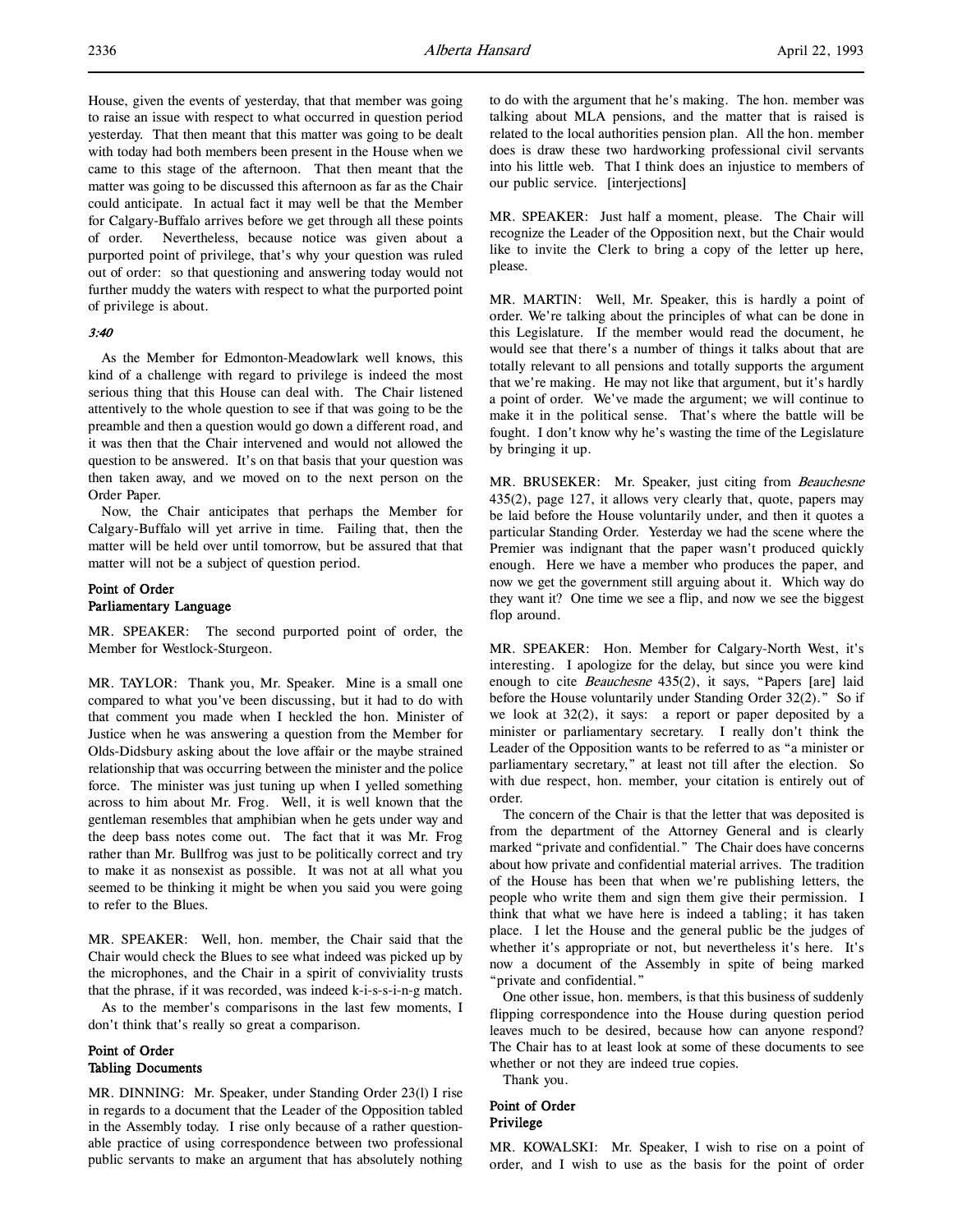Beauchesne 1, dealing with principles of parliamentary law. I wish as well to refer to Standing Orders, particularly 15(4).

Yesterday in this Assembly the Member for Calgary-Buffalo raised questions and there were certain suggestions or innuendos made with respect to purported conduct by the Member for Camrose.

#### 3:50

MR. DECORE: Mr. Speaker, a point of order.

#### Speaker's Ruling Points of Order

MR. SPEAKER: No. I'm sorry, hon. member. You cannot have a point of order on a point of order. [interjections] Order. Take your place, hon. member. Order. [interjections] Order.

#### Point of Order Privilege

MR. SPEAKER: The Chair itself is concerned about comments that may or may not relate with respect to a purported point of privilege, but the Chair is still willing to listen to another few sentences before the Chair will intervene with respect to the point of order being raised by the leader of the government caucus.

MR. KOWALSKI: Mr. Speaker, under 15(4), and I wish to quote it, sir:

If the member whose conduct is called in question is not present, the matter shall be deferred to the next day that he is present unless Mr. Speaker rules that, in the circumstances, the matter may be dealt with in his absence.

Now, certain suggestions were made by the Member for Calgary-Buffalo yesterday. The Member for Camrose, as I understand in hearing what the Speaker said in the last few minutes, conveyed his desire to stand and raise a point of privilege on this day. As I understand, sir, he in essence is prepared to do such. Now, these are unusual circumstances; these are particular circumstances which call into question the conveyances of the member and his conduct as an individual in this society and as a member of this Assembly.

## Speaker's Ruling Anticipation

MR. SPEAKER: Forgive me, hon. member. We have not yet reached the stage for the purported point of privilege, and to go further is anticipating what may or may not occur should the Member for Camrose rise. We're not into that point where the Chair is going to make a decision whether the full case will be heard today or not. Forgive me.

## Privilege Reflections on a Member

MR. SPEAKER: The Chair recognizes the Member for Camrose.

MR. ROSTAD: Well, Mr. Speaker, sitting here over the past seven years it's actually with a great deal of regret that I've seen from time to time a point of privilege raised. I never thought and frankly don't relish the experience of raising one, but I do rise to raise a point of privilege under Standing Order 15.

I believe that my rights as a member of the Assembly were breached during question period on Wednesday, April 21, when the Member for Calgary-Buffalo in both his main and supplementary questions implied both false and unavowed motives in that I was attempting to influence a judge. Subsequent to that, I submit that my ability to perform my duties as a member of the Assembly and to my constituency have been seriously impaired.

I am prepared to make my presentation today if that is your ruling, and I await your ruling.

Thank you.

MR. SPEAKER: Thank you, hon. member. Indeed, as one reads further the Standing Order with respect to privilege, the Chair will not hear any further discussion on the matter today. The Chair had received a note from the House leader for the Liberal caucus and is given to understand that the member who raised the matter in question period yesterday should be in the House tomorrow. I hope that the Member for Camrose will also be able to be in the House tomorrow. Thank you. In that regard, unless I hear any discussion otherwise, that's the ruling.

#### Speaker's Ruling Points of Order

MR. SPEAKER: Hon. members, for clarification the Chair would also like to point out, reading from Beauchesne, that under 318, "A point of order cannot be raised on a point of order." Just to remind all of us in this House, whether we be lawyers or not.

head: **Orders of the Day** 

### head: Written Questions

MR. DAY: Mr. Speaker, I move that the written questions on today's Order Paper stand and retain their places with the exception of the following written questions: 291, 383, and 384.

[Motion carried]

### Peat Marwick Thorne Inc.

291. Mr. Bruseker asked the government the following question: What are the purpose, terms, and conditions of the \$2,500,000 Crown guarantee advanced to Peat Marwick Thorne Inc. for the year ended March 31, 1990?

MR. DAY: Mr. Speaker, the government will accept Question 291.

#### Highway 651

- 383. Mr. Taylor asked the government the following question: What would be the estimated total cost to the government of Alberta and the municipal district of Sturgeon of realigning secondary highway 651 through Lily Lake or on a new route around Lily Lake?
- MR. DAY: Mr. Speaker, the government rejects Question 383.

## Daishowa Pulp Mill

- 384. Mr. Mitchell asked the government the following question: How much money has the government of Alberta spent on:
	- (1) the construction of the spur railway line from Peace River to the pulp mill operated by Daishowa Canada Co. Ltd. and
	- (2) the maintenance of that line from the time of its completion until March 31, 1992?

MR. DAY: Mr. Speaker, the government accepts Question 384.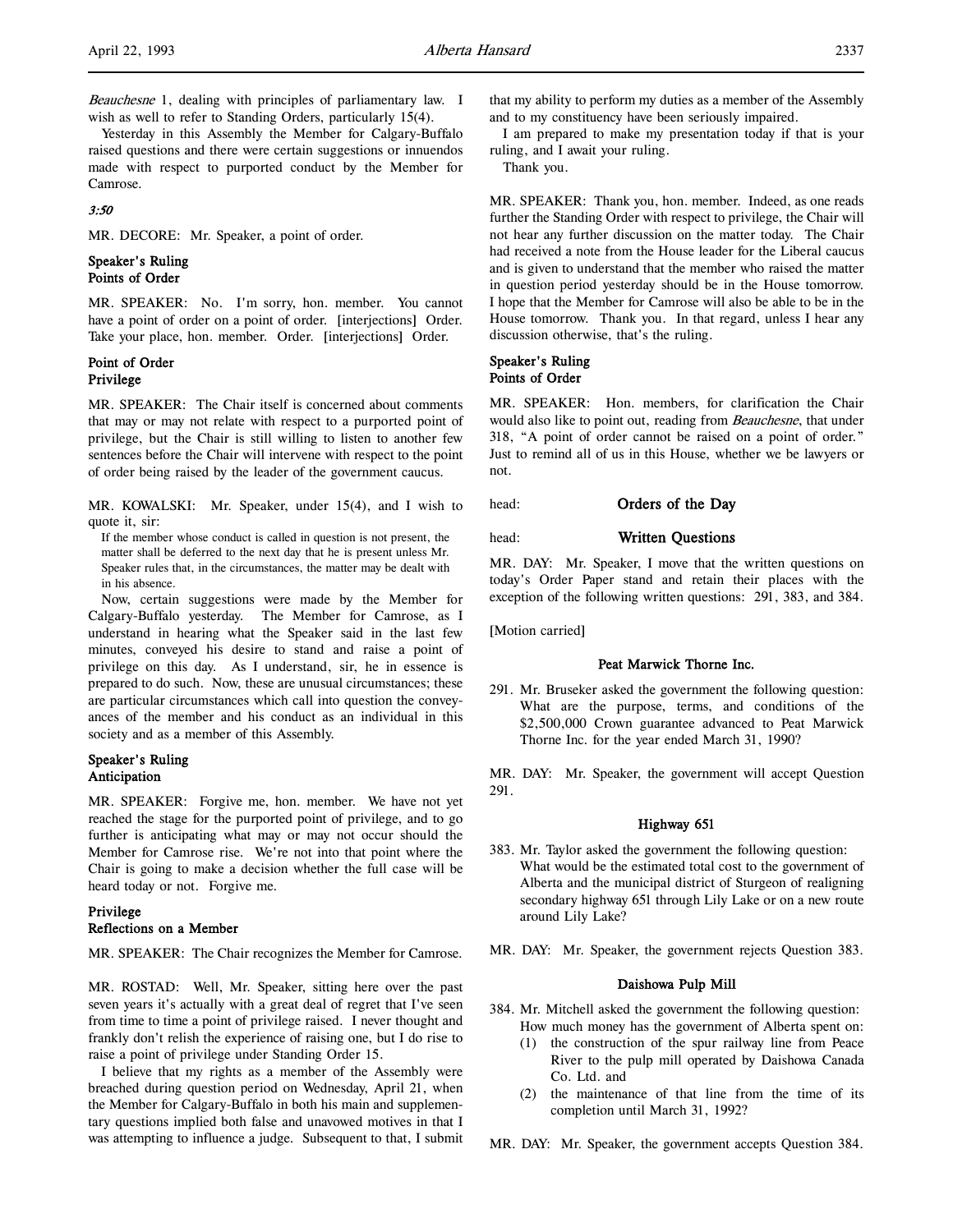#### head: **Motions for Returns**

MR. DAY: Well, Mr. Speaker, given the time that's been taken up by members of the opposition, I think with government members' motions coming up, I would like to move that the motions for returns on today's Order Paper stand and retain their places.

[Motion carried]

## head: Motions Other than Government Motions

#### Surface Rights

231. Moved by Mr. Zarusky:

Be it resolved that the Legislative Assembly urge the government to introduce amendments to the Surface Rights Act to ensure that compensation payments run with ownership of the land.

MR. ZARUSKY: Mr. Speaker, it's again a pleasure to stand before the Assembly to debate an important matter in regards to rural Albertans, and that's surface rights. As we all know, this issue has come up before the House on numerous occasions and itself is an indication that it is a pressing matter that this must be resolved. Such amendments would see that the current owner of land receives surface rights payments, and that's compensating for disruptive activities on their land. This seems reasonable, and I think it's reasonable and long-awaited legislation that should have been passed. Being myself a member from rural Alberta and living on a farm and being involved in it, I know the importance of surface rights staying with the title.

#### [Mr. Main in the Chair]

As we go on, I think surface rights payments are intended – and I think the word "intended" is important – to compensate landowners for the inconvenience and costs that the person incurs due to disruptive activity on his or her land. This may happen with power lines, pipelines, oil wells, roads, and pumps: whatever happens in an area, which does happen right throughout this province because of our rich natural resources.

I think, Mr. Speaker, where this all came from was my area of Redwater-Andrew. Everyone knows that Redwater was probably one of the first oil fields, gas fields in the province of Alberta and has supplied a lot of energy to the province and the rest of the world. It stems back to the ownership of people since probably the 1940s and on. As we all know, as time goes on, properties do change hands. Other people purchase them or rent them, or they're passed on either from one family member to another or from one generation to another. Some of these things are maybe overlooked in a title when compensation payments or when the transfer of title is happening. In a free enterprise, democratic system I think this system can work and all parties involved probably can be content, but there is much more complexity because oil companies, power companies, and others get involved. I think there is a lot of respectable business going on. Everybody wants to do business in a respectable and honourable way, but these disruptions sometimes do occur.

## 4:00

I guess there's another face to this coin. There are times when a farmer is indeed not receiving compensation for an oil company's activities. When he's not receiving these compensations for energy-or power-related activities, he still has to continue to

farm around these obstacles and indeed can lose some money doing it due to land being taken out of production and the fuel costs of going around these inconveniences. Also, there is waste. Take an example: when you are seeding and you've got to keep going around obstacles, naturally more seed grain is used and more fertilizer is used also, which is, as any farmer would know, very costly at this time. You've got to be careful in this day and age in the business of farming that you save every cent you can on the input costs of producing grain.

Mr. Speaker, the Alberta Surface Rights Act does not stipulate that compensation payments run with the ownership of the land. In fact, in Alberta you can have a split title; that means one party taking ownership of the land and another party keeping ownership of the surface rights. If you look at it, as the payment is intended to compensate the person who actually makes his or her living off the land, it does make sense, but this practice distorts the very idea and the philosophy behind compensation payment. This is even more alarming when one considers that the Alberta Surface Rights Board suggests that approximately 20 to 30 percent of the time a former landowner will retain the compensation payment. Each year this situation gets worse, and I think this is the year, 1993, that this should maybe stop.

Mr. Speaker, that a problem does exist is very easily documented. One only has to take a look at the minutes of the Alberta select committee on surface rights which was created in 1980 by this government to realize that these concerns are disturbingly common. An example we can use is that the issue of compensation not running with the ownership was referred to no less than 51 times during the meetings held by the committee. In almost all instances there was support for the exact sentiment that is expressed in this motion that we are debating here today. Obviously the cynic will say that these are simply examples of farmers complaining about their own individual circumstances. I don't think that's true, because in fact an executive from Esso Resources also appeared before the committee and was asked by people on the board: should this stay with the land title? His answer was: it would be the second-best thing since sliced bread. This is an oil industry executive with extensive experience in land matters stating that compensation should run with the land. There were many other people that met with the committee on land resources. These people did indicate that it could be a dangerous situation, and I think there are many good arguments for the landowner to go to the oil company and say, "Where is the rental for the well on my land?" which can result, obviously, in court action. When it gets this far, it is in nobody's best interests.

So as we had the hearings throughout the province by a select committee of this government, testaments from all various stakeholders were drawn to the committee's attention. I want to state today some of the conclusions that are very relevant for today's debate. This comes from the committee that went around the province. [interjection] Hon. member, you'll have an opportunity to ask when you get into the debate.

The committee indicated that landowners who have a well site development or a pipeline development on their land should be the ones who receive compensation for these leases, and the committee did not believe that those leases should be assigned to other people. So you can see the committee's recommendation in there, and for some reason it did not get into legislation. Whether it was discussed and amended, I don't know, but I think this is one area that should be looked at as we go through this debate on surface rights.

For those who state that such legislation is a violation of the contractual rights of individuals, the committee's reply was that these situations can devolve into incidents such as the one instance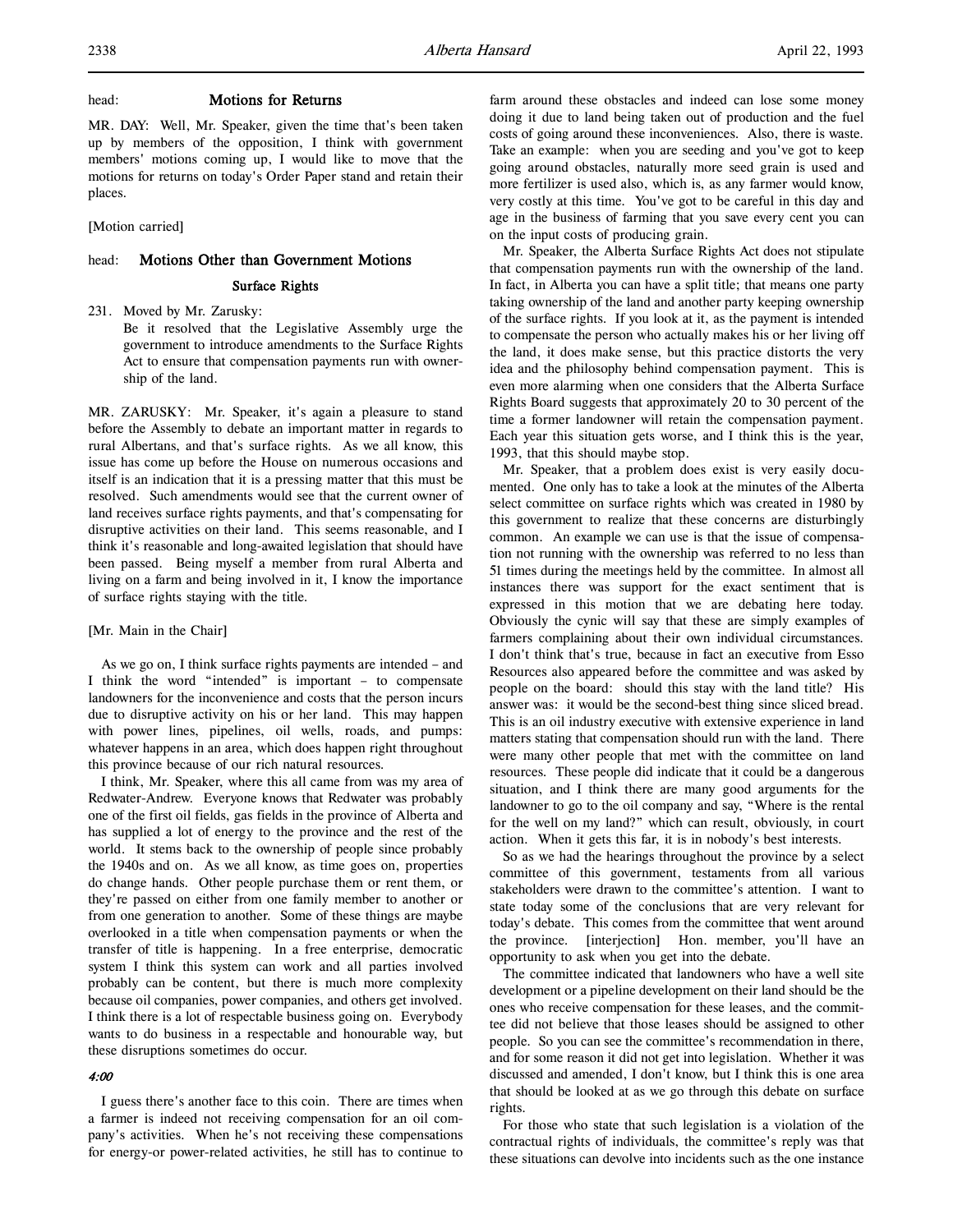where compensation had actually been willed to a public institute. If that is not the absolute distortion of intent, I don't know what could be at this point. You can see, as I indicated before, how these titles do change hands and compensation for well sites or others seem to stay in another. It's not a violation of contract or property rights, I think. Mr. Speaker, I do not discount the validity of the argument that such legislation violates the ability of individuals to enter into a contract free of constraints. In fact, I fully support a free and open marketplace, and that is very essential I think to our province, as probably some of the arguments will be.

However, even in Alberta individuals are not entirely free to enter into a contract. There are numerous examples of government involvement in the private sector and business, and this is not necessarily wrong. We're surrounded by many of these instances in the marketplace. Some of the examples, again, could be individuals not willingly entering into contracts. We have in agriculture things like the Barley Commission, the canola commission, sheep and wool commissions, and Cattle Commission, where all members are within these guidelines of the commissions. There have been some legislative changes already, where it's a willing and free way of entering into these, but we still have some commissions where all farmers are obligated to be in.

Mr. Speaker, I think I can give you countless examples where government legislation still protects the consumer. In fact, the Alberta government has always been squarely in the corner of the consumer. I don't see people objecting to legislation which protects the consumer from being taken advantage of in the marketplace. Why this same philosophy can't extend to something as significant as compensation payments to farmers I think in this day and age is difficult to understand. As I said, we still can have this free and open marketplace, but taking the legislation out and saying that one can go another way and one this way certainly doesn't work in some instances. There are obstacles to this.

#### 4:10

I think when it comes to compensation for surface rights, the money should stay with the original owner because he, as I said, is the person that indeed can use the money on his farm. You take a young farmer, for example, purchasing a quarter of land and not being able to afford to buy the surface rights because of them having a value. He suddenly gets penalized, because these surface rights at times can certainly help this individual come through a crunch of low commodity prices or maybe some disaster, weather related or other, that hurt the crops or the farming operation. These compensations help many of these people get through some of the tougher times, and I think it's important that this be recognized and that these people that need it be given that opportunity to receive this money.

Mr. Speaker, I can tell you that if the surface rights go different from the title of the land, many times that money can end up in another country with individuals that can really get by without it; I'm sure it's not spent in this province, where it could keep the economy going, keep a local area going, and keep local businesses going. That is another point: I think that many times, as I said, we see this money even leaving the country.

Mr. Speaker, I think also, to add to this debate, that support for surface rights or compensation to the present owner is supported by the industry because I think the industry would rather deal with one individual than with two or three people not even living in this country, where at times they have to get in contact with them and send the contracts out and sometimes maybe even try to find heirs or descendants of the family which it belongs to. Again, when an oil company or power company gets on this land where the surface

rights aren't with the owner, it can create a lot of conflict by arguments or damage being done and the owner not really being in favour of this. I know that oil and utilities companies certainly do support the surface rights portion going with the title and staying with one owner.

I think it might be a little difficult to do this right from the start. It might create some problems, but as you work through it and make people aware that this is happening, and realtors and lawyers and others work along and work in co-operation with changing this, it definitely would help our landowners, particularly in areas where a lot of resources are mined or extracted or services through power are spread throughout the province. It would be a benefit.

Mr. Speaker, I just want to touch on a few other areas in the country that have had the same problems and what other jurisdictions are doing. I know in fact that other provinces experienced the same difficulties regarding compensation payments. I guess many had the same problem and indeed have changed it. One province that has taken steps at this time to ensure fairness is Manitoba. I'm sure many of you remember from our debate in 1990 that the Manitoba Surface Rights Act has a clause, which is section 62, stipulating that

Agreements respecting surface rights entered into between an operator and an owner or occupant shall run with the land and shall enure to the benefit of and be binding upon the successors in title or interest of the owner or occupant, as the case may be.

Fairness in the system protects trusting farmers who sometimes wrongly assume that they will be treated in a just manner during sometimes complicated transactions.

Amending the Surface Rights Act to ensure that compensation runs with land ownership will create a better working relationship between farmers and industry, and it will eliminate confusion during the buying and selling of land and will ensure that compensation goes to the rightful and intended party, and that's the person who owns the land.

Mr. Speaker, this is the reason that I urge the members of the Assembly to support Motion 231. When I say, "support it" I think – as a government, as we're going through many changes in government and in the economy and the way our province is going – now is the time to do it. Once again, I urge all members to support Motion 231.

MR. ACTING DEPUTY SPEAKER: The Member for Calgary-Forest Lawn.

MR. PASHAK: Thank you, Mr. Speaker. Well, I think that this is a good motion; I think that I could support it. I have a question to the member that just introduced the motion. Perhaps he could try to answer it when he makes his concluding remarks. I'd like to know a little bit more about the history of this. How is it that compensation for this disturbance of land could be separated from the person who's actually using the land? How is it that it came about that somebody else could have title to the surface rights in this sense? It seems to me that that's unreasonable and unfair. I don't know just how that situation arose. I don't know how many farmers are in this situation. Maybe Mr. Taylor, if he gets a chance, could explain how this came about. I'd also like to know how many farmers are affected by this, which percentage of people that are obtaining surface rights would be affected by this motion should it be adopted by the Assembly and then approved by the government.

I know that the situation that exists between farmers and the energy industry is often rather difficult and tenuous. The energy industry has no problem paying fair compensation to farmers for the disturbance of the farmers' land, but we're all aware that there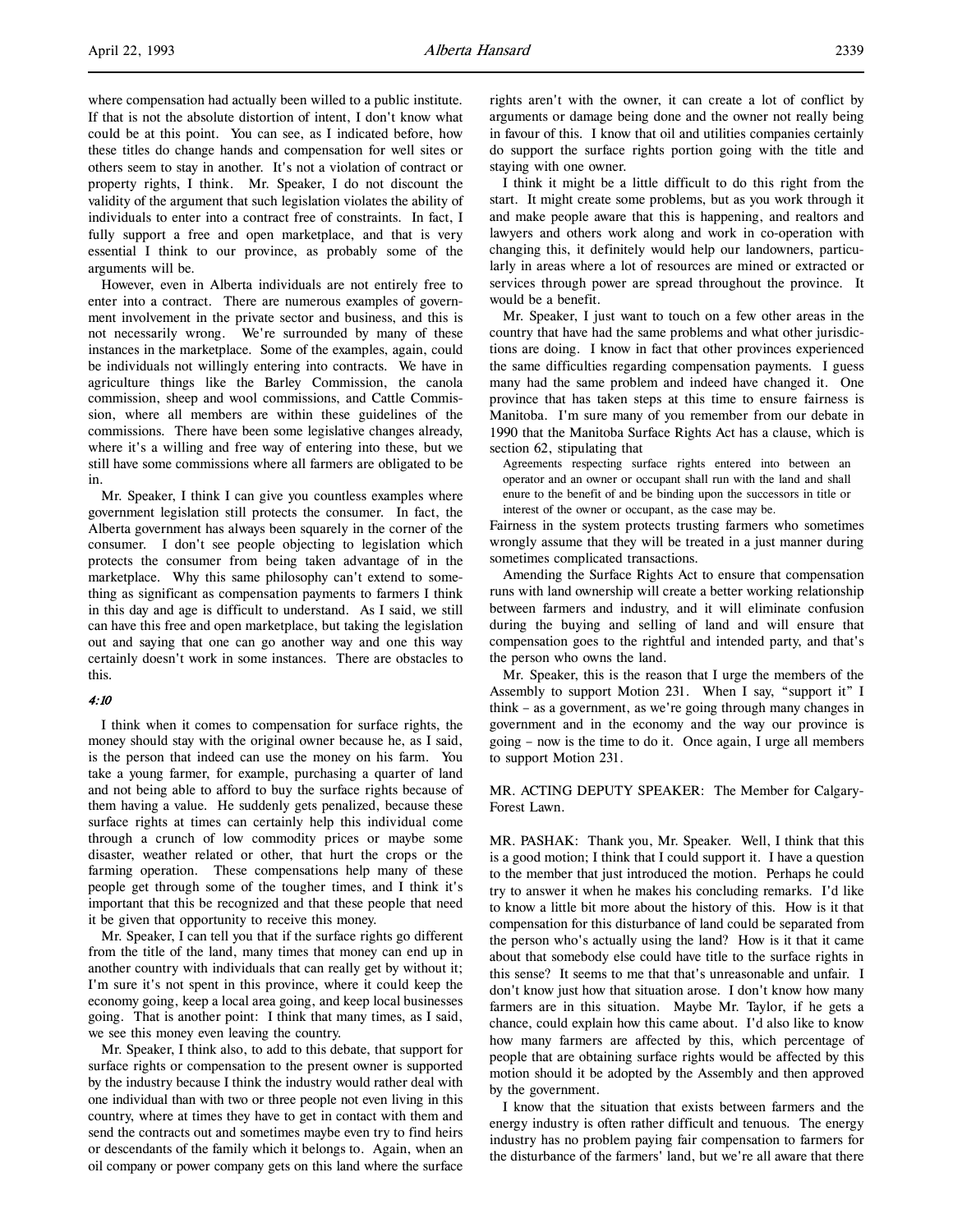are problems in terms of the way that the Surface Rights Board acts, that it makes decisions that are based on settlements that are made in ways that the energy industry feels are really unfair, particularly that there's a right-of-entry fee that the oil industry must pay. Then beyond that, the Surface Rights Board, when it comes to adjudicating the return that would go to a farmer, seems to do this on the basis of what the highest rate of return is in the immediate area in which a well is being located. The situation of unfairness is created because one farmer may be stubborn and hold out, and another big company can go in and say, "Well, we can't afford to play around," and they pay the farmer a higher rate of compensation. That tends to drive up the compensation that's paid.

Now, I tried to get a little bit of information about this from one of the oil industry spokespeople. He told me that it often can cost an oil company as much as \$6,000 in the first year to work a five-acre well site, and then in subsequent years it can cost the oil company as much as \$2,000 a year in ongoing payments to the farmer. Now, maybe that's reasonable. I don't know what the loss of income would be to the farmer who's farming five acres of land. I don't know whether that's an unreasonable or overly reasonable compensation. I'd like to hear some information from the member on that.

I'd just like to say that at this point in Alberta's history most of the big, so-called elephant pools have been discovered and developed. The majors at this particular point in time are backing out of their development activity and this sort of thing. They're spinning off a lot of properties to smaller oil companies, and that's where the big action is in the oil industry today. In order to do their drilling work, a lot of these small companies are operating in many cases on a limited sort of budget, so these compensations become an increasingly important factor in their operations.

I would appreciate it if the member who introduced this Bill might be prepared to comment on some of these issues during the course of the debate.

Thank you, Mr. Speaker.

### 4:20

MR. ZARUSKY: Mr. Speaker, can I answer these?

MR. ACTING DEPUTY SPEAKER: Well, we'll recognize the Member for Westlock-Sturgeon at this juncture in the debate.

MR. TAYLOR: Thank you, Mr. Speaker. I'd take a moment on the history, if I may inform the Member for Calgary-Forest Lawn a bit. The Redwater area, which was discovered in 1949, is one of our older fields in the province. Leduc was '48, and of course Turner Valley, 1917, Wainwright in the 1920s. So it's not one of the earlier ones, but it was one of the first drilled out.

#### AN HON. MEMBER: Do you remember all of them?

MR. TAYLOR: I was at them all, yeah.

It was drilled out on 40-acre spacing, which is very rare today. That means that on a quarter section of land you'd have four well sites, or on a full section of land you would have 16 well sites. Therefore, a lot of money goes to the rental of surface installation, more so than for the modern oil field, which says 160, 320, sometimes 640. So there are not as many wells in modern drilling as there were in those days, number one. Therefore, you have quite a little money involved by the time you figure out all these leases involved. In fact, for some of that area out there the return from the well sites is probably more than from farming.

Now, what bothers me about this motion is that you're interfering with a person's right. In some cases here they've retired or they've sold their land, moved down to the States or Arizona, or maybe even given a few leases to the daughter, a few to the son. In other words, the right to receive income from those surface leases was separated from the land. So the person who bought the land didn't get the right to the leases until the leases were abandoned. Now, I suppose you can make a strong argument that the farmer that's now there, that's farming it, that's now bought the land, is suffering a lot of inconvenience moving around amongst these sites, but then you can argue that this is a free country and he or she was a big boy and they bought the land knowing that the wells . . . You know, the wells are sitting there pumping right in front of them. It's a pretty hard thing to miss, a Redwater oil well; it's a big thing with a big horse's head moving. So they should surely have known when they bought the land whether they bought the lease rights with it. Maybe they didn't in the old days, but it's stretching credibility a lot to think that a modern young farmer would buy land and not even check out whether or not he or she is going to get the lease payments.

The other thing to remember here – and I think it bothers me more than anything else, and I know the hon. Member for Redwater-Andrew means well by  $it - is that we're interfering with$ the whole system of agricultural leasing of land. For years and years and years, started by our early ranchers, they leased land. Consequently, when an oil company or a power line or a pipeline enters a property, they're supposed to make restitution for the inconvenience of the leaseholder rather than the owner – the owner could be somebody sitting in California or somewhere – if that leaseholder used the land to raise crops. Now, you can see that there's a question of timing. If you come in and lease a farm that's already got 16 wells on it, you can hardly argue that you're suffering, because the lease that you're paying takes into consideration the number of wells that are there. If you're sitting there on a grazing lease like some ranchers are or farming on a lease like some farmers are, paying cash rent, maybe a five-year lease, and an oil company with the order of the government comes in and takes out a couple of leases, you've certainly got a very legitimate claim for costs as a lessee, not as an owner. The oil company can't go around paying both owner and lessee. As a general rule they pay who has control of the surface. If that control of the surface has been passed by the owner knowingly or unknowingly to a lessee, that's who should get paid. Consequently, we run into the problem now that many people are saying that it should go with the owner, but even the Alberta government, even the minister of agriculture, when he goes from one end of this province to the other talking about pay the producer – in other words, do away with the western Canada freight agreement, \$790 million, and pay it to the producer – says it has in it a clause and has for a year or so, differently from the federal government, that money from that should go to the lessee, to the actual farmer of the land, not to the owner of the land, which might be absentee.

Add to this that in western Canada today, in Alberta and Saskatchewan, I believe around 28 percent – it may be closer to one-third – of all land is leased, not owned by the farmer. So what you're saying to a farmer is that if somebody comes in and puts oil, gas, or pipelines, they will get no money if they leased it, but if they own it – and that owner may not live anywhere close, could be in Rocky Mountain House because they have such a wonderful MLA, somewhere way off in some corner of the world where no one would ever think about it; it could be something like that – they would get the money. So I think what we have to be is very, very, careful here, Mr. Speaker, because we're interfering with the rights of ownership.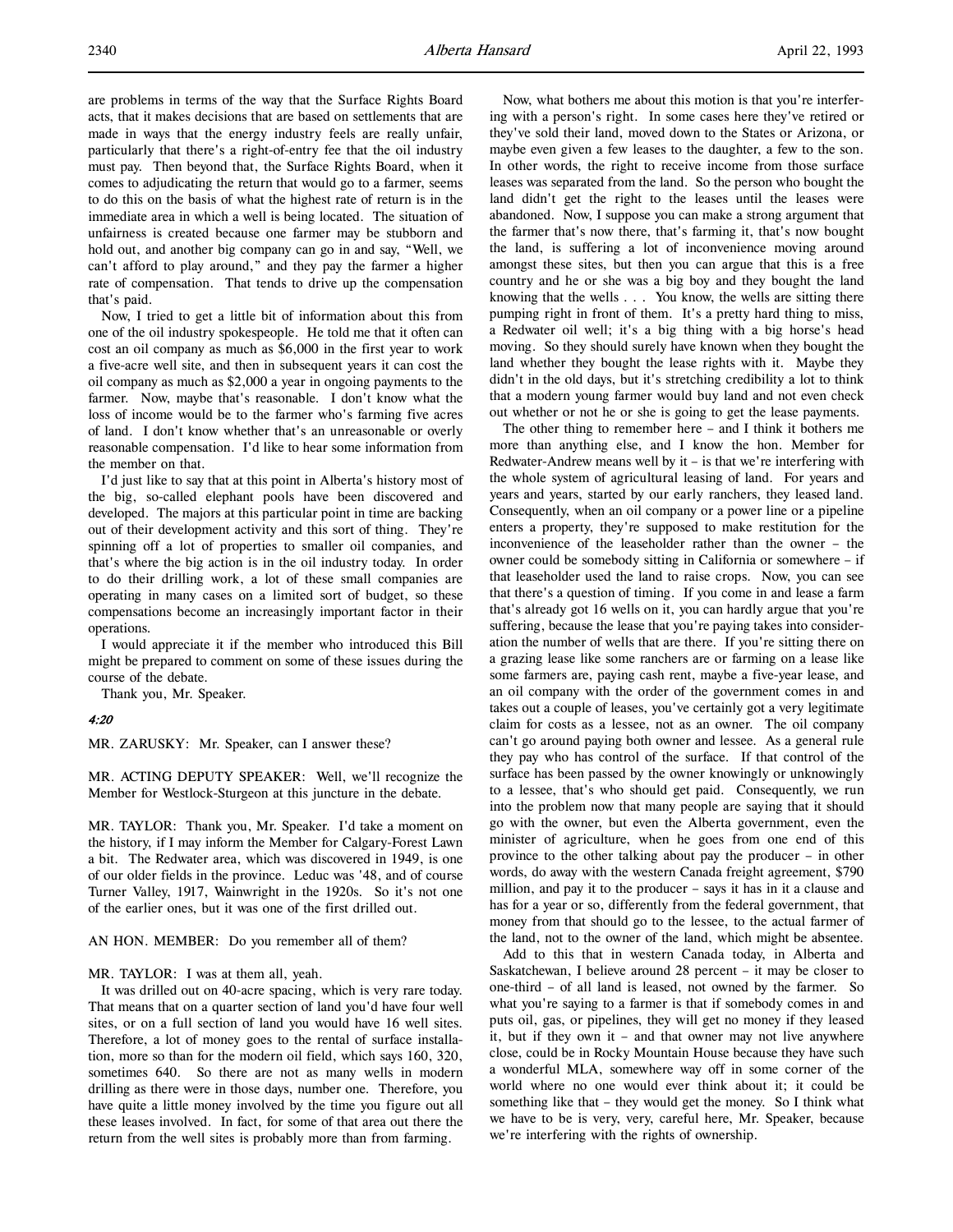I can see that injustices have been caused in the past, particularly in the Redwater area because it is such an old field and has so many locations, but we have to look at making a law here for the future too. I think that many farmers would be very unhappy, if they leased the land, if they were deprived from being able to farm the land.

So that's one of the reasons, Mr. Speaker, that I feel that this thing should really be sent back to the drawing board. I don't think it's a good motion. I think it's one of those well-intentioned motions, but it has so many ramifications. I think that even if you believe that the owner should get it, it should state specifically that when the title is transferred, any of the surface leases that have been given out should run with it. Of course, that opens a whole thing. Do we stop at pipelines? Do we stop at oil wells? Do we stop at plants? How about a long-term lease like some people are doing now and many of our native friends have in the Sarcee: a housing development, where you never get ownership; you give them a 99-year lease.

You know, there are just so many ramifications in this. It's well meaning, but it should be sent back to the drawing board, Mr. Speaker, and we should spend some time going through it. What I'm afraid of is that we're going to rush into something here that could have ramifications long, long down the road and hurt many of our young farmers and many of our farm families that are leasing land. It's not fair at all that they should be done out of any compensation because they don't own the land, yet they may have leased it with every right to whatever it is: feed pigs, grow barley, set up a bed and breakfast for people from Lloydminster. Who knows? There are all sorts of things that can be going on on that land. [interjection] Well, everybody wants to get out of Lloydminster – we know that, don't we? – get bed and breakfast now and again. Actually, the leaseholder is left out here, yet that person may be the one that has spent most of the time on it.

Now, I think I may have answered the question from the Member for Calgary-Forest Lawn. He asked quite a complicated question. Of course, naturally he would be very concerned because he represents a constituency where the subsurface owners, I think, tried to drill some sulphur gas wells. At least, if they didn't try to drill sulphur gas wells under the member's constituency, they tried to drill them adjacent to the constituency.

If the time permits now, I'd like to move adjournment of the debate.

MR. ACTING DEPUTY SPEAKER: Well, I was just about to interrupt you, hon. member, because under our Standing Orders the time for discussion of this matter has expired. I thank you on behalf of the members of the House for providing those explanations on those questions.

Now we have another matter before us.

head: Public Bills and Orders Other than head: Government Bills and Orders head: Second Reading 4:30 Bill 218

# Vulnerable Persons' Protection Act

MR. TANNAS: Thank you. Mr. Speaker, it's a pleasure for me today to rise before the House and have the opportunity to speak on Bill 218, Vulnerable Persons' Protection Act.

In a perfect world legislative protection of vulnerable persons would not be necessary. Unfortunately, in reality this is not the case. The tragic fact, Mr. Speaker, is that persons with disabilities are sometimes helpless victims of sexual, physical, and psychological abuse in and out of institutions. The sad irony is that much of the abuse experienced by people with disabilities is often committed by the very same care givers who are entrusted to protect and care for them. This is a most insidious form of abuse as its victims are often unable to protect themselves, to speak for themselves, to be heard or understood when reporting or indicating such abuse. Indeed, it is a sad and unpleasant matter, a matter which many in our society would prefer not to think about. However, not thinking about the problem will not make it go away. The protection of vulnerable persons in our society against sexual, physical, and psychological abuse is an issue which must be addressed.

The purpose of this Act, Mr. Speaker, is to provide comprehensive protection of persons who by disposition or circumstance are vulnerable. In addition, the Act recognizes the need to protect employees who report cases of abuse from retaliation from the institution or from their fellow employees.

At this point I would like to acknowledge the enormous effort that Professor Dick Sobsey and Mr. Gary McPherson have given in dedicating their time to furthering the cause of vulnerable persons' protection legislation in the province of Alberta. Without the efforts of both Professor Sobsey and Gary McPherson, of the Premier's Council on the Status of Persons with Disabilities, Bill 218 could not be where it is today. Both of these gentlemen have devoted a tremendous amount of their personal time and energy toward the development of vulnerable persons' legislation in the province. The hon. Member for Red Deer-North, prior to his appointment as Minister of Labour, was the sponsor of Bill 218 and relied upon Professor Sobsey's research in presenting this Bill. Professor Sobsey's background paper, entitled the Vulnerable Persons' Protection Legislation, was prepared for the Premier's Council on the Status of Persons with Disabilities, and in essence this forms the basis on which Bill 218 is presented.

#### MR. GOGO: It includes MLAs?

MR. TANNAS: I'm sorry to report that it does not include those people who are considered MLAs in the House and at election time.

However, it is a serious matter that needs to be thought about. People who are in these circumstances need protection. I believe, then, it's appropriate to recognize the efforts of those distinguished gentlemen who have contributed to this Bill.

Mr. Speaker, current research at the University of Alberta is designed to determine by a group of experts the ranking of proposed measures for preventing sexual abuse of people with disabilities. The group included people with disabilities, abuse victims, service providers, advocates, parents of children with disabilities, researchers, teachers, social workers, lawyers, police, and prosecutors. The expert group was selected on the basis of active interest in abuse prevention for people with disabilities. Overall, this group of experts rated mandatory reporting as the highest priority, with complainant protection or whistle-blower, if you will, legislation as the second highest priority.

People with disabilities, Mr. Speaker, are at greater risk to be assaulted and abused than any other members of our society. The majority of abuse cases very often go unreported. In some instances even when reports are initiated, they are hidden by agency cover-up. In addition, many care givers are often afraid or indeed reluctant to report cases of abuse because they believe, we hope mistakenly, that they will be harassed or perhaps even punished by the agency that employs them as well as being potentially ostracized by their fellow workers.

Alternatively, many people dependent upon care giver services are afraid to report instances of abuse because they fear that the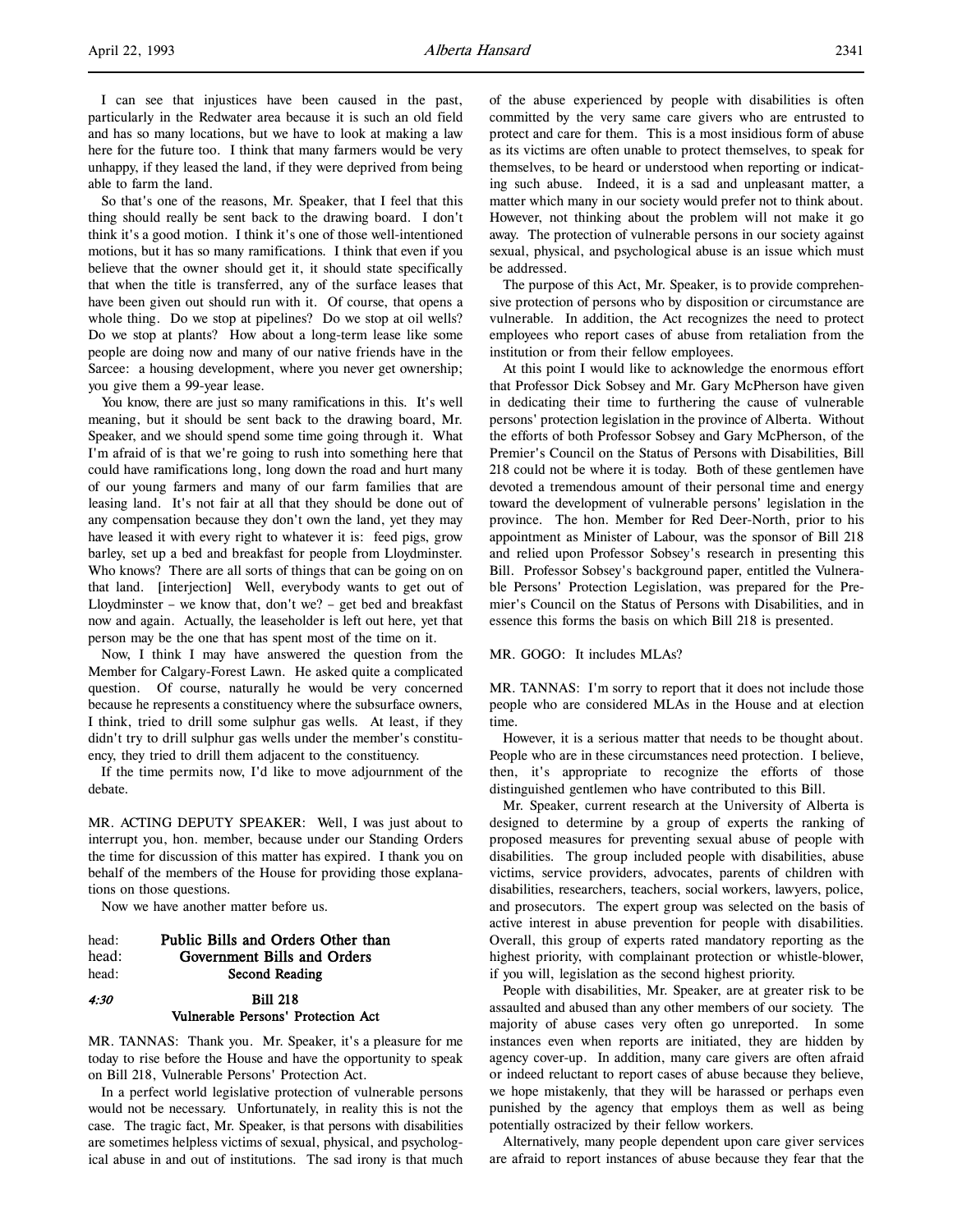services they are so dependent upon will be interrupted, denied, or curtailed if they complain. Those who do report their own cases of abuse are sometimes viewed as being problem clients by the agencies that provide these care giver services.

A recent study that was conducted at the University of Alberta found that abuse by paid care givers is 45 percent more likely to go unreported to law enforcement authorities than abuse by other people. Abuse in institutions is 52 percent more likely to go unreported than abuse in other settings, whether it be the home or foster homes or others. The study also found that at least twothirds of the known sexual abuse in institutions is unreported, and at least 60 percent of sexual abuse by paid care givers is unreported.

These problems are not unique to the province of Alberta nor, for that matter, in time. They have been documented for at least 200 years. A physical assault that takes places in an institutional setting is really no different than one that occurs on a street corner and should therefore be treated as if it is the same; it's a criminal offence. Abuse is a crime regardless of the setting. Be it a custodial institution or inside a person's home, the crime is still a crime.

The right to personal security is one of the most fundamental principles in any civilized society. More than a hundred years ago, in her classic description of institutional life, Elizabeth Parsons Ware Packard wrote:

The most heinous wrong of our present system consists of the fact that the inmates of insane asylums are denied the primeval right of self-defense.

In 1982 the Canadian Charter of Rights and Freedoms formally recognized two essential and inherent human rights. Considered together, sections 7 and 15 of the Charter affirm the right of every Canadian to equality and personal security. Section 7 of the Charter reads:

Everyone has the right to life, liberty and security of the person and the right not to be deprived thereof except in accordance with the principles of fundamental justice.

Section 15(1) of the Charter reads:

Every individual is equal before and under the law and has the right to the equal protection and equal benefit of the law without discrimination and, in particular, without discrimination based on race, national or ethnic origin, colour, religion, sex, age or mental or physical disability.

This right to full equality is further affirmed in the preamble to Alberta's Individual's Rights Protection Act. The Individual's Rights Protection Act states:

Whereas recognition of the inherent dignity and the equal and inalienable rights of all persons is the foundation of freedom, justice and peace in the world; and

Whereas it is recognized in Alberta as a fundamental principle and as a matter of public policy that all persons are equal in dignity and rights without regard to race, religious beliefs, colour, gender, physical disability, mental disability, age, ancestry or place of origin.

Mr. Speaker, no citizen, with or without a disability, can be assured of absolute protection from crimes that interfere with personal security. However, every individual has a right to the same standard of protection provided other members of our society. Where there is a demonstrated inequality, it is the government's responsibility to take the appropriate legislative and administrative action to eliminate this inequality to the greatest extent possible within the means at their disposal. Granted, some areas of inequality remain the exclusive domain of the federal government; for example, amendments to the Canada Evidence Act allowing all victims to testify in a manner most appropriate to their individual abilities and needs. Nonetheless, there are considerable areas which can be addressed at the provincial level.

Bill 218, Mr. Speaker, rectifies many of the inequalities that currently deprive people with disabilities of their equal rights to personal security, protection, and benefit of the law in accordance with the Charter of Rights and Freedoms and Alberta's Individual's Rights Protection Act.

#### 4:40

Mr. Speaker, in the United States title 20 amended the United States Social Security Act in 1975, mandating and funding protective services for all disabled adults. Most American states have implemented their own legislation designed to protect vulnerable persons from abuse and to protect vulnerable persons and employees who report abuse from retaliation. In several states it is mandatory to report suspected cases of disabled adult or elder abuse. Legislation that provides complainant protection may have several components, such as those stressing professional responsibility for mandatory reporting of abuse, appropriate reporting procedures, and in some states penalties for noncompliance. Often legislation provides immunity from liability for reports made in good faith and protection from retaliation by employers.

The background paper to which I referred earlier shows results which indicate that in general the American legislation is working. It has been the case that reports of abuse increased each year subsequent to the passage of legislation and that the number of reports exceeded the number expected. Furthermore, the courts and criminal justice system did not experience substantially increased demands. Positive findings suggest that some abuse was deterred and that legislation resulted in the significant improvement. However, as could be and might be expected, legislation alone could not provide a total solution to the abuse problem.

Granted, Mr. Speaker, we cannot legislate compassion nor moral responsibility. However, in a humane society a commitment to ensure the adequate protection of those citizens requiring compassionate guardianship is a fundamental principle.

Research to the background paper found that existing Canadian legislation is generally inadequate in terms of addressing reporting problems, abuse protection, providing protection for vulnerable persons, and for protecting employees reporting abuse. At present there are some Canadian provinces – namely, Newfoundland, New Brunswick, Nova Scotia, Prince Edward Island – which have made progress in providing protective services for disabled and elderly adults. However, no single province as yet has provided comprehensive complainant protection for both the vulnerable persons and for the employees.

Mr. Speaker, an example. In Ontario the Nursing Homes Act of 1980 has a form of whistle-blower protection for employees of institutions who report abuse. However, there is a notable absence of protection from retaliation for vulnerable persons who report abuse.

In British Columbia the Ombudsman has implemented mandatory screening of employees. Screening may act as an abuse prevention measure which may ensure that persons with criminal records involving abuse or assault do not gain access to future victims in the service delivery system.

Prince Edward Island's Adult Protection Act of 1988 gives provincial government power in the intervention and protection of dependent adults who are unable to protect themselves against abuse or neglect. Prince Edward Island legislation provides liability protection for persons reporting abuse in good faith but does not require mandatory reporting of the abuse of an adult. Moreover, Prince Edward Island's legislation makes noncompliance or obstructing an investigation a summary offence.

Newfoundland's Neglected Adults Welfare Act of 1973 indicates mandatory reporting of suspected neglect of an adult, which must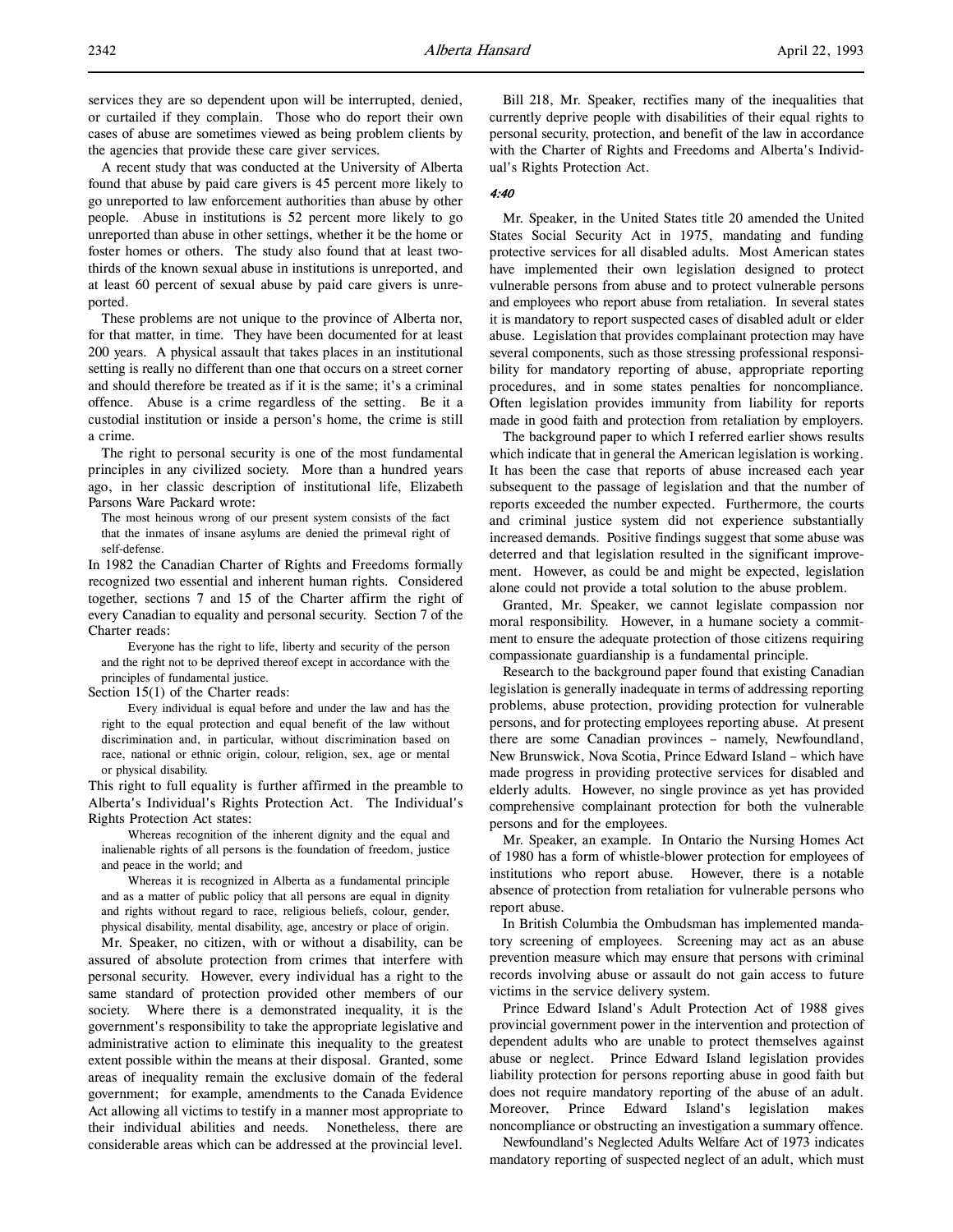These examples of Canadian legislation indicate that there is an increasing public concern, Mr. Speaker, for both protection from abuse for vulnerable persons and for abuse prevention. The existing Canadian legislation may well serve us as a model from which future comprehensive protective legislation in Alberta and Canada can build.

Mr. Speaker, in closing, I believe it's increasingly important for Alberta to follow the existing legislative models in Canada and those in the United States to implement our own protective legislation for vulnerable persons. It often takes events, sad though they are, like those that occurred recently at the Delvee Ranch to draw public attention and support for the protection of vulnerable persons. Simply put, it is a subject matter which many of us would prefer not to discuss due to its insidious nature. Nevertheless, failure to address this problem will only compound the problem.

In all candor, Mr. Speaker, since this Bill was printed, a number of amendments have been considered which, when instituted, will make this a most worthwhile Bill for the government to adopt.

I look forward to the comments of colleagues in the House in debate, and I urge the Assembly to join me in supporting Bill 218.

MR. ACTING DEPUTY SPEAKER: The Member for Edmonton-Strathcona.

MR. CHIVERS: Thank you, Mr. Speaker. I rise to support the Bill that's been presented by the hon. member. The Bill contains a very positive step towards preventing abuse of people in institutional care. It provides, as the member has noted, for greater protection and security of persons with disabilities. I think the measures that are contemplated by the Act are worth reviewing carefully.

What the Act does, of course, is require by statute reporting of institutional abuse, a very significant and important measure, particularly when in combination with the other three measures proposed. These include protection from retaliation for persons reporting abuse. I'll come back to that point a little later in my remarks. The third measure is screening of employees for violent and sexual offences, once again a very positive measure. The fourth measure is the requirement for certain types of institutional procedures which are designed to prevent abuse and to respond to abuse.

I think the package of measures is very appropriate in the context of this Bill. The need cannot be disputed. It is clear, and the facts are extremely clear. There's a wealth of data, a wealth of statistics, mounds of research that have shown that unfortunately people with disabilities are indeed extremely vulnerable and are all too frequently the victims of physical, sexual, and psychological types of abuse. On that basis and because of the combination of these factors, the reality is that much of this abuse is unreported, the reasons behind the failure to report being numerous. The care givers, of course, are sometimes reluctant to make the report because of implications in terms of their employment relationships, because of implications in terms of the consequences to funding of institutions and agencies which provide the care giving services. Likewise, there's a fear on the part of persons with disabilities, a fear that perhaps they may be neglected as a result of the reporting, if they were to make the reports, or also with respect to the possibility that there may be overt retaliation against them. So there is fear on the part of both the care givers and the recipients

of the care. This Bill goes a substantial distance to make sure that those sorts of obstacles to reporting are reduced or indeed eliminated where possible.

It is my view, Mr. Speaker, that legislation is absolutely essential to ensure the confidence of the persons who are the victims of neglect and abuse and are in need of protection. I think also we have to bear in mind that they are particularly vulnerable, particularly susceptible to exploitation. This Act goes some great distance towards providing needed protection.

#### 4:50

I would caution, however, that in terms of the Act there are some improvements that could be made with respect to it. The Act seems to be structured and focused around a criminal justice system type of approach to the violence. Indeed, much of the violence that is focused on by the Bill is that type of definition of violence. It seems to me that in that sense it's inadequate, because in a sense it brings into play the possibility of some conflict in terms of judicial standards. Are we talking about the standard of proof of beyond a reasonable doubt? Are we talking about the standard of proof of balance of probability? We're also dealing with the difficulties of proof that arise utilizing that standard. I don't suggest that this was intended by the Bill, but it could stand, I suspect, some clarification in that regard. Perhaps it could be made very clear precisely what the standards are going to be that will be applied in those areas.

With respect to the present, one of the difficulties with the present system, of course, is that the criminal justice system already should provide a measure of deterrence. It should provide punishment. The reality is that because of the criminal justice system being so difficult to apply in these circumstances, particularly in situations involving vulnerable people, that is precisely why we need to be very clear in the Bill, in the legislation, exactly how it is that we see this functioning.

I would note, Mr. Speaker, that in Alberta at the present time there are upwards of 15,000 persons, I believe, who are dependent upon care givers. Of course, that creates a very special type of relationship which by its very nature is open to exploitation. Having said that, I want to reiterate that it is also clear that the overwhelming and vast majority of care givers are not perpetrators of the sort of violence that is aimed at by this legislation. I think it's very important that we keep that in mind. The difficulty is that there are exceptions to that positive record in our institutional care situation. That is what this Bill is focusing on; that is the evil that is attempted to be dealt with in the measures proposed in this Bill.

It is, as I say, a relationship where a vulnerable person is dependent upon a care giver. It is a relationship that is open to the kind of exploitation that gives rise to these difficulties. It's particularly important that we deal with this kind of a social problem in the context of legislation of this type, and I want to compliment the mover of the Bill on this occasion and also the mover of the Bill on the previous occasion that it was brought to the Assembly for the work they've done with respect to the terms of this Bill. It's a very important piece of legislation.

Having looked at the Bill from the viewpoint of the recipients of the care, I think one must also look at the Bill from the viewpoint of care givers. One of difficulties with respect to reporting and one of the reasons – that has been amply demonstrated by the research in the area – why there is a lack of reporting amongst care givers is that they, too, are subject to the same sorts of difficulties. As a matter of fact, there is a code of silence, for example. It could be considered to be almost tantamount to treason to be making reports with respect to fellow care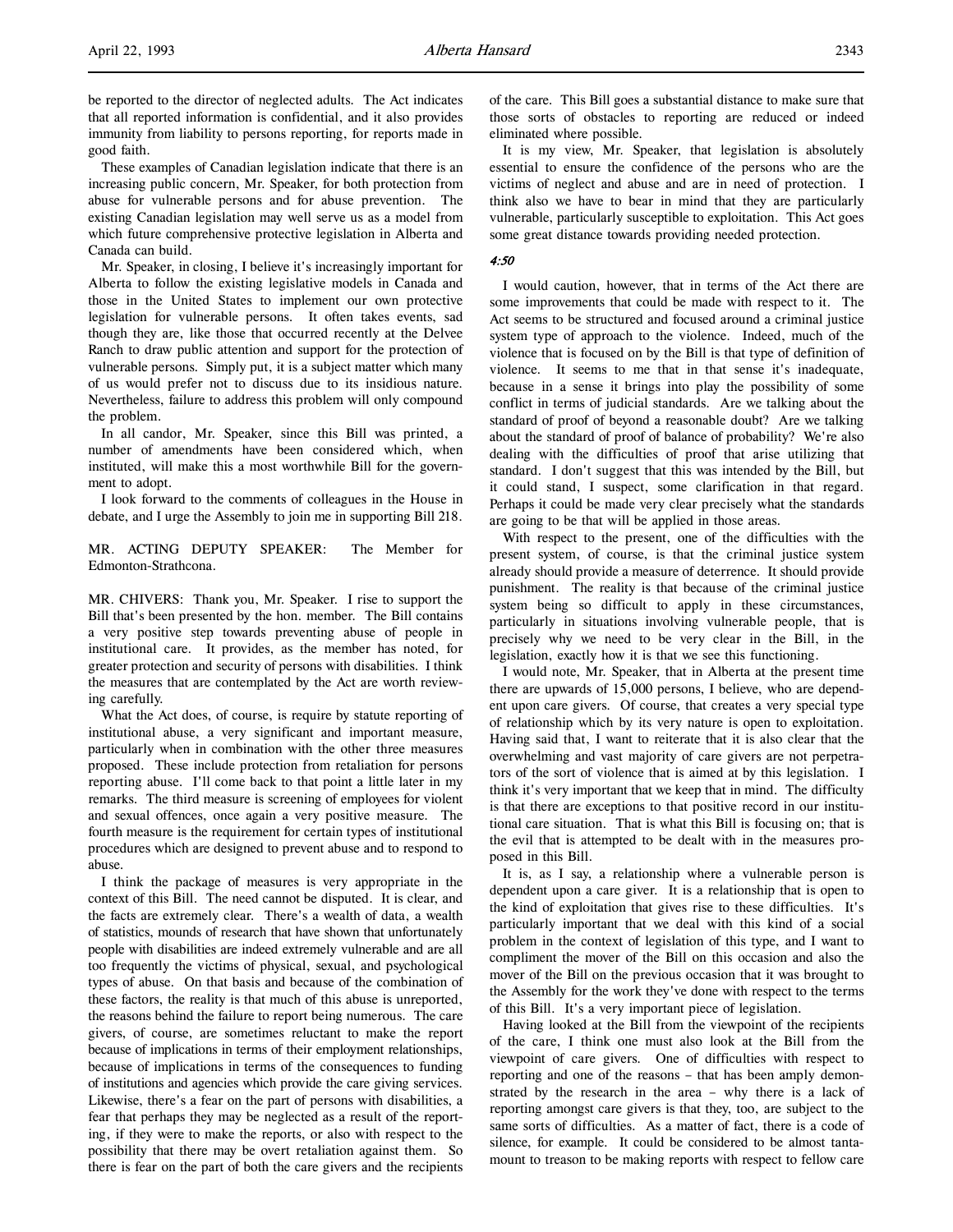givers. There is the possibility of retaliation. There are the difficulties that the employers or agencies that are providing the services have to grapple with, with respect to continuity of funding. Once again, by providing a code for dealing with this in the legislation, the Bill brings it out into the open. It gives the necessary protection to the care givers as well as the recipients so we can – and I hasten to speculate that we can – be assured that there will be a greater level of reporting in the future and that the Bill will actually achieve redress of the mischief it is designed to deal with.

The legislation in some respects – and I'll be very brief in my closing remarks – I think could use some tightening up. It would be useful to have an opportunity to do that before the matter is dealt with by the Legislature. I'm concerned about the definition of "vulnerable person" in section 1 of the Act. It's not clear there what was intended, whether it was intended to be conjunctive or disjunctive. Perhaps one of the members sponsoring the Bill could clarify that for me, but it seems to me a simple amendment making it clearly disjunctive would be in order. It could be, for example,

- (l) "vulnerable person" means a person who
	- (i) has been found incompetent under the Dependent Adults Act, [or]
		- (ii) is a resident of a hospital . . . [or]

(iii) has a physical or mental disability and seeks protection under this Act.

I think that is the way it should be worded so that it is clearly disjunctive. I do note under (iii) that those three prior ones are found to be disjunctive, I would read it to be, with the fourth branch of that definition.

Section 2, in my opinion, is not clear enough. It doesn't clearly extend the protection to third-party complainants, people that are not either care givers or recipients of the care. I know that's not what is intended, because at other points in the Bill that aspect of it is clarified. I think with the possible potential confusion, particularly since this document is likely to be something that will eventually be reviewed by a court, that should also be expanded upon and clarified.

With respect to the extent, the scope of application of the Bill, I note that as presently formulated, it applies only to organizations administered, funded, or regulated by the province. I'm not sure that that is broad enough. I suspect some care has been given in drafting that provision of the Bill, and I'd be appreciative of comments in that regard. It seems to me that it might be wise to make sure that it has somewhat more scope of application in there, maybe certain circumstances where it would deal with bodies that do not fall within any of those three categories.

This is my final point, Mr. Speaker. With respect to the whistle-blower protection which is set out in section 8, I want to compliment the sponsors of this Bill. That, in my opinion, is an excellent formulation of whistle-blower protection. I only wish the government would see the wisdom of having that kind of extensive whistle-blower protection apply, for example, in the area of labour relations, the Employment Standards Code, and the environmental protection legislation. I would urge the members opposite sponsoring this Bill to make sure that equally extensive provisions are contained in those Bills as the proposal for whistleblower protection in this legislation.

In conclusion, Mr. Speaker, I again compliment the present presenter of the Bill and the former sponsor of the Bill. This is good work. Thanks.

## 5:00

MR. DICKSON: Thank you, Mr. Speaker. I, too, thank the Member for Highwood for introducing this particular Bill and focusing attention on the entire issue of abuse. I appreciate his efforts to provide whistle-blower legislation in Alberta.

Mr. Speaker, it was timely, I thought, that on Monday I heard a radio program involving both the Member for Olds-Didsbury and Dr. Arboleda-Florez, the distinguished forensic psychiatrist at the General hospital in Calgary. They were discussing abuse of seniors. Dr. Arboleda-Florez was making the point, I think powerfully, that seniors are particularly vulnerable in our community, sir, to abuse. They require protection and they require, perhaps most importantly, a strong advocate. When I look at the kind of legislation that's been introduced by the Member for Highwood, I think this kind of legislation has considerable potential for providing that necessary protection for seniors.

Mr. Speaker, the view of our caucus is that there is a need for statutory whistle-blower protection in this area of care for Albertans, Albertans who may be particularly vulnerable to abuse by care givers. I see the Bill as an attempt to respond to problems documented by Professor Sobsey of the University of Alberta. I think there's already been mention of that report. What I take from it, the findings that I think are significant: firstly, that children and adults with disabilities are frequent victims of abuse, that there's a greater possibility for those Albertans to be abused; secondly, that care givers are too often the perpetrators of abuse; thirdly, care giving agencies often don't report abuse for a variety of reasons; next, sometimes victims of abuse lack the capacity – and I emphasize "sometimes," not always – to fully report the abuse to the appropriate authorities; then lastly, that victims of abuse who do have the capacity to fully report the abuse can effectively be prevented from doing so through intimidation or isolation or other techniques available to care givers.

As has already been noted, we've already seen a legislative response in a number of other provinces, and the Member for Highwood has reviewed them. I just commend to him the legislation in Nova Scotia, which in many respects seems to be the most progressive type of legislation in dealing with this particular problem.

As the last speaker indicated, sir, there are a number of shortcomings and problems with the specific Bill 218. I want to identify some of them, not in opposition to the Bill, which I support and my caucus supports, but simply to make the Bill stronger. I noted the comment from the Member for Highwood. He spoke of amendments. Well, unfortunately, I haven't had the benefit of seeing those amendments, so my comments then are focused on the Bill that's currently before the Chamber.

I think the Bill could also benefit – and I say this kindly, sir – from further scrutiny by Parliamentary Counsel, since there are actually a significant number of technical shortcomings and deficiencies in the Bill we have in front of us, and they're deficiencies which detract from the purpose of Bill 218.

Sir, I have a large number of agencies in downtown Calgary, in Calgary-Buffalo, that are involved in providing service to the people who would benefit most from Bill 218. I've had the opportunity to go to a number of those groups – advocacy groups, care groups – and ask them for comment and feedback with respect to the Bill. One comment that I've heard several times is a perception that there's some ambivalence in Bill 218. There's some ambivalence as to the genuine purpose. Are we about and focused on protecting the vulnerable person, or are we most focused on protecting the employee and its institution? I think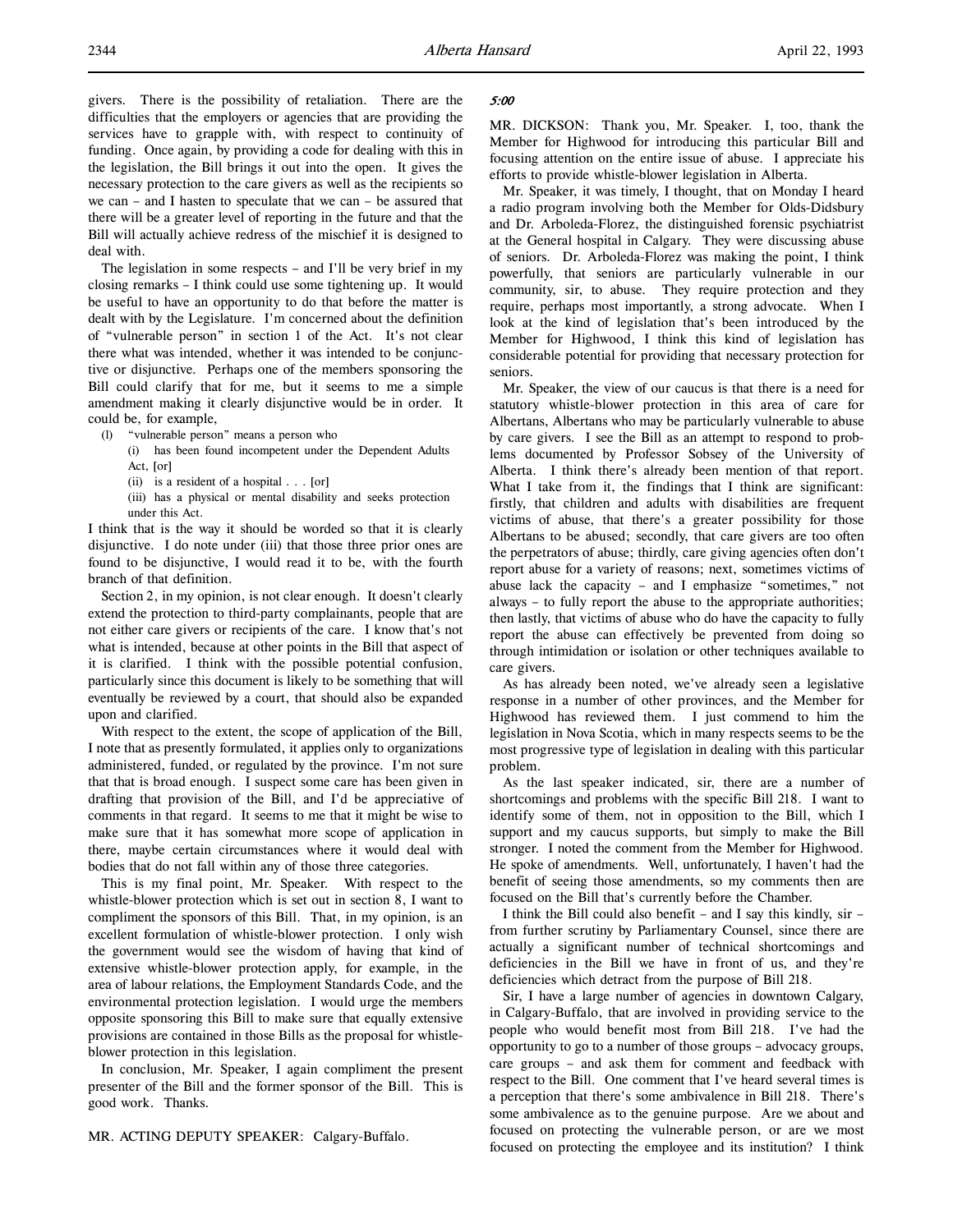Now, with respect to the specific text that's in front of us, Mr. Speaker – and this is something that I must say came not from my own reading but from groups that have given me feedback on it. The title Vulnerable Persons' Legislation Act – actually, there are two different titles, one on the face sheet and one on the interior page – is cumbersome, and it's been brought to my attention that it promotes stereotypes, stereotypes of dependency and powerlessness. For example, most women or in fact any other Albertan who is assaulted in the community at large can also be said to be vulnerable. It may be useful, since titles to Bills are often invested with a lot of symbolic importance, that we consider styling it as a victim protection Act or a complainant protection Act or something different.

Sir, with respect to the definition of "abuse" in the Bill, there is a considerable problem with this. Partly for the reasons mentioned by the Member for Edmonton-Strathcona, we've incorporated by reference a number of terms that are part of our criminal law, although I would point out, at least the last time I looked at the Criminal Code, that there is no adequate definition of "neglect" or "psychological abuse" that is part of our criminal law. If members opposite can find that, I'd be wiser. As I understand it, the other terms may be part of the criminal law, but for those specific terms, "neglect" and "psychological abuse," there are no clear meanings.

As the previous speaker raised, sir, there is a serious issue about the standard of proof. I think the thrust of this Bill is to be one of protection, not punishment. With punishment, of course, we have a much higher standard of proof and the Crown has a very high burden of proof. I'm not persuaded that that burden of proof would apply here, and I'd hate to think that unless a care giver could be found to have done one of these things beyond any reasonable doubt, there would be no action taken to protect the victim.

Moving on, I think, 1(f), health care professionals. It's defined but not referred to again in the Bill. There's nothing the matter with plagiarizing good legislation from other jurisdictions, but I suspect there are some provisions we've got in definition, perhaps from another Bill, that we haven't employed anywhere else in the statute. That may be one of those things that could be cleared up. We don't do anything with the definition of health care professional.

The residential facility as it's defined in section 1 is too limited, I think, for two reasons: not just because there's an increasing thrust on home care for the disabled, which is something I think any government and any legislator would want to aggressively promote, but also because there are facilities and programs in this jurisdiction, sir, that don't receive provincial government funding. Why would they be exempt? If we say this is important, why wouldn't it apply to every facility that provides care to one of the people that otherwise would be able to benefit from this statute?

#### AN HON. MEMBER: It's just money; that's all.

MR. DICKSON: Well, I think it's not simply a question of money, Mr. Speaker. I think that if there's the motivation to solve problems in our community, there are always creative ways of solving those problems. It just takes the political will, sir, to do so.

With respect to (j), retaliation, I think that's actually misspoken. I don't think what we're talking about is "an act which may be inflicted . . ." What I think is intended to be said is: "an act which may be inflicted on a person in response to a complaint

made or a concern raised." So I think we have to have another look at the definition of "retaliation."

In terms of 1(l), as has been said already, I think the definition is too narrow: "a vulnerable person." It's not adequate to limit it in 1(l)(iii) to someone who "has a physical or mental disability and seeks protection under this Act." I mean, either the protection exists for every Albertan who otherwise is qualified, whether they seek the protection of the Act or not, or it's one of these things where only those people that have the ability to raise the complaint can benefit from the Act. I would expect that the thrust and purpose of the legislation is to protect every Albertan who would otherwise come within it, and I think that's too limiting.

#### [Mr. Deputy Speaker in the Chair]

I think section 2 is confusing. There, sir, I think it should read: "to protect both vulnerable persons and service providers."

I think in section 3, Mr. Speaker, it's not entirely clear that the victim can make the complaint, and I think that's important when we talk about empowerment of disabled Albertans. It has to be clear that those people can make the complaint and not simply somebody in a care giving institution. It seems to be implicit if you look at section  $8(5)$ , but I think it should be clarified in section 3.

#### 5:10

Section 5 must also reflect the situation where the victim is a complainant. It doesn't currently do that.

Section 5(iv). I think I've already suggested that it looks like one must first request confidentiality. I think I'm going to move on, sir. In fact, as I look at my notes, I'm reading two different portions together, so I'm going to move on to the next point I wanted to make.

In section 4 there's reference, sir, to "every organization," and section 5 refers to "every agency." What's the difference? Presumably we mean the same entity, and I'm not sure why we've switched phraseology between section 4 and section 5.

Section  $5(y)$ . Sir, why would we not include in this legislation a positive obligation to inform the victim about pending legal action, to inform the victim about the process so the victim is not victimized again as so often happens in our criminal justice process? After the complaint is lodged, then the victim would be powerless to know what's proceeding. I think there should be a positive obligation to keep the victim informed.

With respect to section 5(ii), what about certain minimum procedures with respect to suspension of an abuser pending a legal investigation so that there's immediate protection?

Section 8 sets out really not one but two different threshold tests. There is an ambiguity here. Section 8(1) says that to get protection, firstly the complainant must act "in good faith and without malicious intent," but then if you look at section 8(2)(b), the test is "without reasonable cause and malicious intent." Well, why do we have reasonable cause as opposed to good faith? I think it's important the Act be clear and the threshold test be clear. It isn't currently.

With respect to section 8(3), do we mean tax legal costs by the clerk of the court? Is there some outside check? Is it whatever legal account is tendered in respect of which the taxpayers of Alberta are going to provide indemnification? I think it's too open ended and there has to be some ceiling put on it.

Section 8(6). There are problems with the text both in terms of the authority of this Legislature in the province of Alberta to do what we purport to do and also with the text for those prescribed maximum penalties. That has to be cleaned up.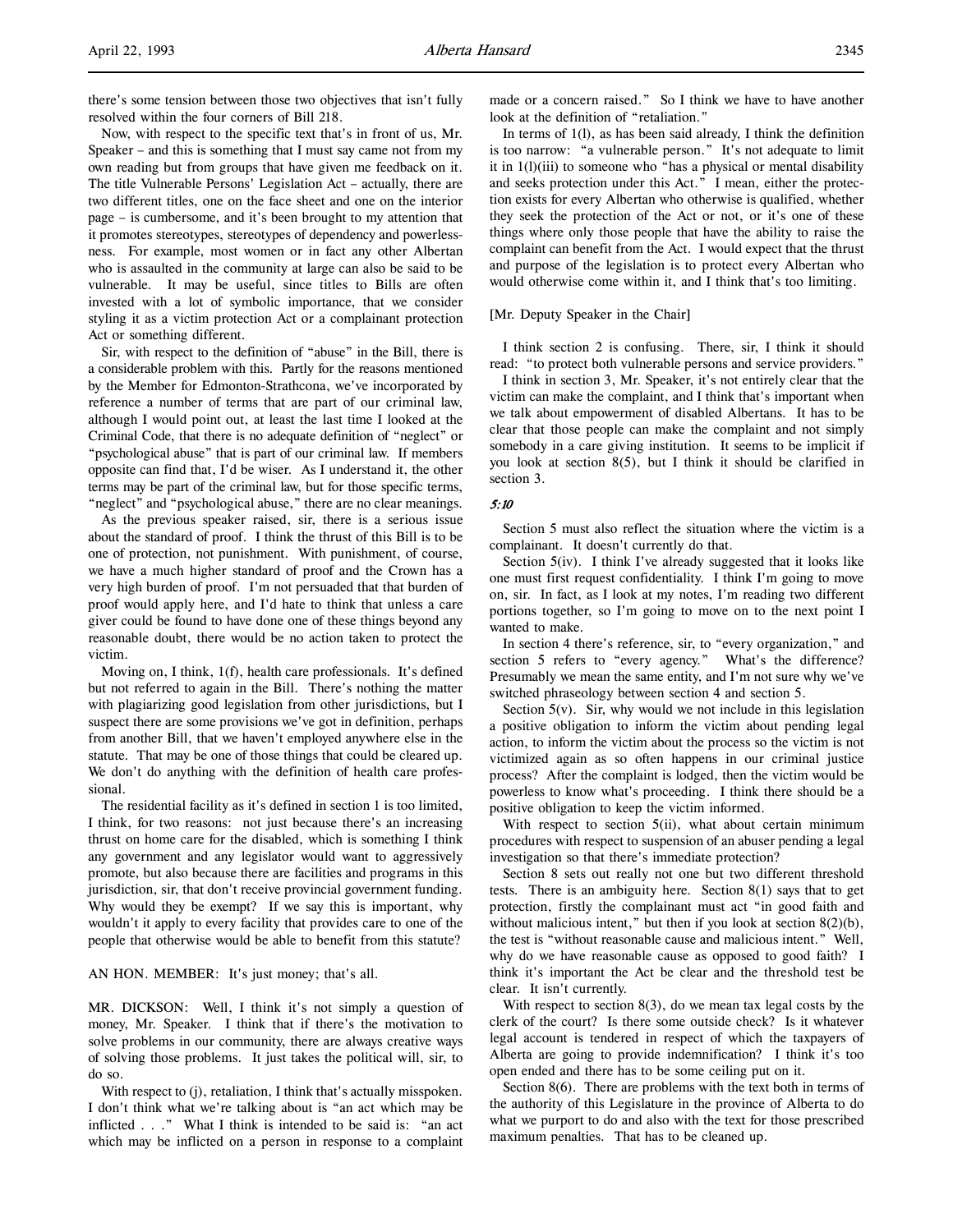There's a question, sir, under criminal law in terms of whether we're taking away pleas of autrefois acquit, autrefois convict. That's got to be dealt with as well in the redrafting of the Bill.

Finally, sir, there's no provision for minimum standards of training and education for staff. It seems to me that ultimately, if what we want to do is improve the protection of disabled Albertans and vulnerable Albertans, we have to consider the level of qualification and training of the people providing the service on an ongoing basis.

In any event, perhaps it's one of the shortcomings of a lawyer, sir. It's tough to avoid getting into the technical shortcomings in what one sees in front of him, but I applaud the initiative in bringing the Bill forward. I don't want it to be misunderstood. This caucus supports the initiative. We just think that with some additional effort this could be made to be a vastly more effective and more comprehensive Bill.

Thank you very much.

#### MR. DEPUTY SPEAKER: The hon. the Minister of Labour.

MR. DAY: Thank you, Mr. Speaker, and I want to thank those who've already addressed this item today. I want to thank the Member for Highwood for identifying with the importance of this particular Bill and this direction that we'd like to see it go. It's one of the interesting constructs, I guess you could say, of our parliamentary system: as responsibilities of an MLA change, they can actually lose the ability in one area to bring forward a Bill of this nature. I'm happy to report that the Member for Highwood is very sincere and very forthright in recognizing the importance of this particular Bill, and my congratulations to him for that and also for presenting so well today.

It sometimes can be seen as somewhat scary when you present something and the opposition members agree with you. Sometimes your own members then look at you somewhat suspect and say: "What's going on here? There must be something wrong if the opposition are agreeing with it." You know, there are some things that transcend philosophic barriers, and care and concern for people is one of those things. Certainly in this area that's where we can link arms, and I appreciate that very much.

 It should be acknowledged that Professor Dick Sobsey was very significantly involved in the assistance in drafting this particular Bill. It's one thing to have the concern as I have had; it's another thing to be able to work with someone who's had some experience personally and also in the area of drafting and see it come to a degree of fruition like this. Also, Gary McPherson needs to be acknowledged, because in the process of the development of this Bill, I did ask that he and his council, the Premier's Council on the Status of Persons with Disabilities, take a look at it. They recognized that they weren't going over it with a microscope but to give it some analysis from their very keen perspective. So that's been done too. I think it's fair to say that Gary McPherson would also like to have more input in this particular Bill in terms of some of the refinements. All members today have mentioned and have recognized that there are refinements needed.

#### [Mr. Speaker in the Chair]

What's important to me and what I'm particularly pleased with today is that we have had agreement in this Legislature to at least get this on the table and get it up here for discussion. So I thank all colleagues in the Legislature for that, because when it comes time to see a Bill passed and a law enacted, something like this really does need to be refined in such a way that the positive aspects of the Bill will not be lost because of legal technicalities.

I can assure members of the opposition, the two who have spoken reflecting their legal profession, that we're not looking at that negatively. I understand your intent is to give support to this Bill, and what you're concerned about is that the legal technicalities all be in line so that its importance isn't lost, and I take it in that spirit.

I know that anytime we look at legislation, anytime we look at something of this nature there's a concern, especially among those of us who operate from a small "c" conservative philosophy, about more so-called regulations. The fact of the matter is that there are people in this province who are experiencing a variety of physical, psychological, or sexual abuse in a variety of our institutions, be they large institutions, home care, or other community facilities. It's not to try and ring an alarm bell and raise a concern so as to frighten people or unnecessarily cause people to panic, but it's happening. That's just the sad reality.

I'm proud to say that there's a fine institution in Red Deer-North, the Michener Centre, with care givers in that institution who are known, the vast majority, for their willingness and their ability to care for vulnerable people. It goes beyond just what they do at the facility itself. In fact, the care that they extend goes out into the group homes in the community. Many people don't realize that large numbers of people who work at Michener Centre, for instance – and I'm sure it's true in other institutions in the province – actually give quite a significant amount of volunteer time to the clients that they work with on their days off, going to various places around the community or at times even taking them on holidays with their own families or bringing them home for the weekends. They can have a weekend at home with their own families and maybe have a weekend away from the centre itself. So I want to underline that, that most people in this province who are care givers I believe do so in a very responsible and a very caring way. Unfortunately, that's not true of all of them and hence the need for this type of a protection Act.

## 5:20

There are other people that I'd like to mention who originally sat down with me and brought their concerns to me about this type of thing. It's somewhat ironic that I hesitate to bring their names forward. In their own concern about telling me about some of the situations that go on and talking about some of the things they have seen in some instances, they are worried about what may happen to them within the particular place where they work. They may be seen, in fact, as frivolous or as mischief makers. So I want to thank those people who have helped me to recognize this problem and to come forward with this particular Act. They don't feel comfortable without an Act like this in place. It does in fact happen that when a person reports certain instances, if there are supervisors they work with or managers that they work with that are worried about how this might reflect back on them as managers or supervisors or in fact on their own agency or organization, they can actually experience various forms of retaliation for bringing forward these types of concerns. Sometimes these are very subtle. It can mean being transferred to a particular area of that organization that isn't as appealing to the particular employee. It can mean being overlooked in terms of promotion or advancement. There are so many subtle things that can take place if a person is known to be bringing forward concerns of this nature.

On the other side of that, this Bill also speaks to the fact that we recognize that there can be people who would irresponsibly report instances that maybe have not happened. Again this isn't the majority of employees we're talking about, but there have been in the past situations where for reasons of a personal grudge or grievance against maybe a supervisor or a manager or another